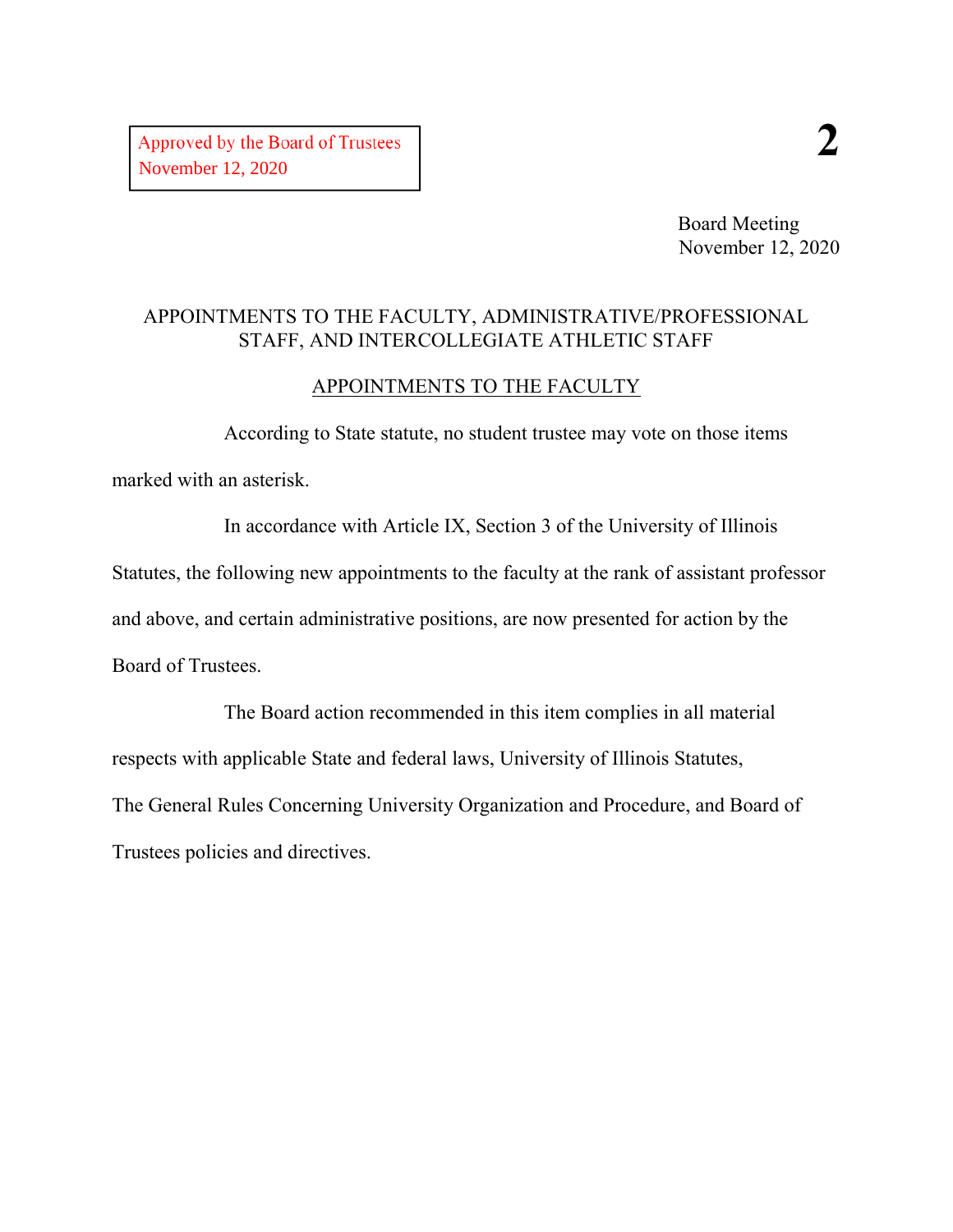### Faculty New Hires Urbana

| Name                         | College                                                                     | Proposed UI<br>Job Title                       | <b>Appointing Unit</b>                        | Tenure<br><b>Status</b>          | Job<br><b>FTE</b> | Service<br>description         | Service<br><b>Begin Date</b>                   | Salary       | per     |
|------------------------------|-----------------------------------------------------------------------------|------------------------------------------------|-----------------------------------------------|----------------------------------|-------------------|--------------------------------|------------------------------------------------|--------------|---------|
| Leonelli, Laurie B.          | College of<br>Agricultural,<br>Consumer<br>and<br>Environmental<br>Sciences | Assistant<br>Professor                         | Agricultural and<br>Biological<br>Engineering | Initial/Partial<br>Term          | 1.00              | Academic<br>Year               | 01/01/2021                                     | \$91,000.00  | year    |
| Leonelli, Laurie B.          | College of<br>Agricultural,<br>Consumer<br>and<br>Environmental<br>Sciences | Assistant<br>Professor                         | Agricultural and<br>Biological<br>Engineering | Probationary,<br>Yr <sub>1</sub> | 1.00              | Academic<br>Year               | 08/16/2021                                     | \$91,000.00  | year    |
| Rodas Waters,<br>Maria A.    | Gies College<br>of Business                                                 | Assistant<br>Professor                         | <b>Business</b><br>Administration             | Summer<br>Appointment            | 1.00              | Salary for<br>Period<br>Stated | 06/16/2021<br>08/15/2021                       | \$42,888.89  | $\star$ |
| Rodas Waters,<br>Maria A.    | Gies College<br>of Business                                                 | Assistant<br>Professor                         | <b>Business</b><br>Administration             | Probationary,<br>Yr <sub>1</sub> | 1.00              | Academic<br>Year               | 08/16/2021                                     | \$193,000.00 | year    |
| Rodas Waters,<br>Maria A.    | Gies College<br>of Business                                                 | Shebik<br>Centennial<br><b>Faculty Fellow</b>  | Gies College of<br><b>Business</b>            | Non-Tenured                      | 0.00              | Academic<br>Year               | 08/16/2021                                     | \$7,500.00   | year    |
|                              |                                                                             |                                                |                                               |                                  |                   |                                | <b>Total</b><br><b>Annual</b><br><b>Salary</b> | \$200,500.00 | year    |
| *Banerjee,<br><b>Arindam</b> | Grainger<br>College of<br>Engineering                                       | Professor                                      | Computer<br>Science                           | Indefinite<br>Tenure             | 1.00              | Academic<br>Year               | 01/16/2021                                     | \$173,000.00 | year    |
| Banerjee, Arindam            | Grainger<br>College of<br>Engineering                                       | Founder<br>Professor in<br>Computer<br>Science | Computer<br>Science                           | Non-Tenured                      | 0.00              | Academic<br>Year               | 01/16/2021                                     | \$7,500.00   | year    |
|                              |                                                                             |                                                |                                               |                                  |                   |                                | <b>Total</b><br><b>Annual</b><br><b>Salary</b> | \$180,500.00 | year    |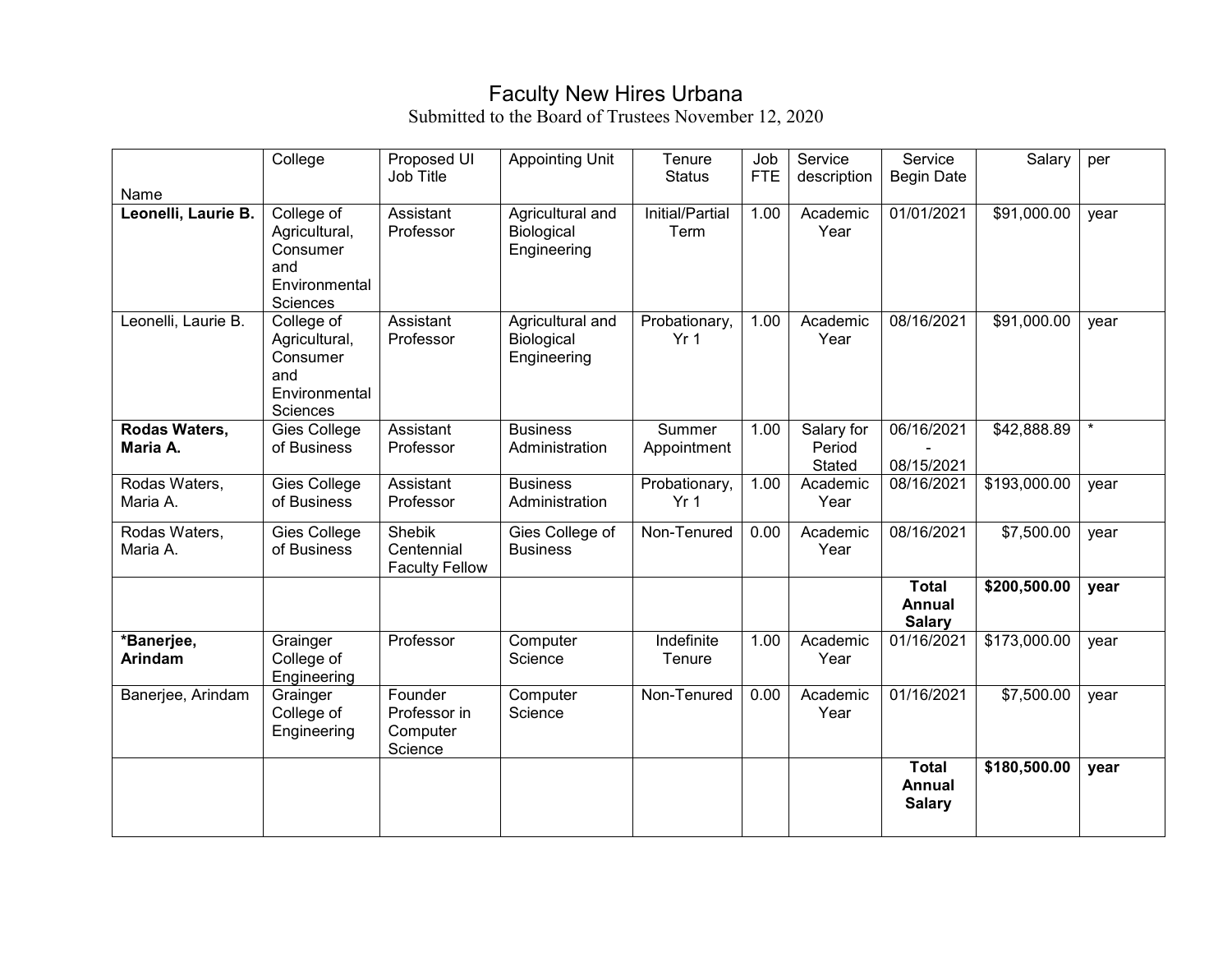|                                           | College                                           | Proposed UI<br>Job Title                               | <b>Appointing Unit</b>                                          | Tenure<br><b>Status</b>          | Job<br><b>FTE</b> | Service<br>description | Service                                 | Salary       | per  |
|-------------------------------------------|---------------------------------------------------|--------------------------------------------------------|-----------------------------------------------------------------|----------------------------------|-------------------|------------------------|-----------------------------------------|--------------|------|
| Name                                      |                                                   |                                                        |                                                                 |                                  |                   |                        | <b>Begin Date</b>                       |              |      |
| Ghose, Saugata                            | Grainger<br>College of<br>Engineering             | Assistant<br>Professor                                 | Computer<br>Science                                             | Initial/Partial<br>Term          | 1.00              | Academic<br>Year       | 01/16/2021                              | \$125,000.00 | Year |
| Ghose, Saugata                            | Grainger<br>College of<br>Engineering             | Assistant<br>Professor                                 | Computer<br>Science                                             | Probationary,<br>Yr <sub>1</sub> | 1.00              | Academic<br>Year       | 08/16/2021                              | \$125,000.00 | year |
| <b>Jabbarvand</b><br>Behrouz,<br>Reyhaneh | Grainger<br>College of<br>Engineering             | Assistant<br>Professor                                 | Computer<br>Science                                             | Initial/Partial<br>Term          | 1.00              | Academic<br>Year       | 01/16/2021                              | \$125,000.00 | year |
| Jabbarvand<br>Behrouz,<br>Reyhaneh        | Grainger<br>College of<br>Engineering             | Assistant<br>Professor                                 | Computer<br>Science                                             | Probationary,<br>Yr <sub>1</sub> | 1.00              | Academic<br>Year       | 08/16/2021                              | \$125,000.00 | year |
| <b>Matthews, Megan</b><br>Leigh           | Grainger<br>College of<br>Engineering             | Assistant<br>Professor                                 | Civil and<br>Environmental<br>Engineering                       | Initial/Partial<br>Term          | 1.00              | Academic<br>Year       | 01/01/2021                              | \$102,000.00 | year |
| Matthews, Megan<br>Leigh                  | Grainger<br>College of<br>Engineering             | Assistant<br>Professor                                 | Civil and<br>Environmental<br>Engineering                       | Probationary,<br>Yr <sub>1</sub> | 1.00              | Academic<br>Year       | 08/16/2021                              | \$102,000.00 | year |
| Sanfilippo,<br><b>Joseph Edward</b>       | College of<br><b>Liberal Arts</b><br>and Sciences | Assistant<br>Professor                                 | Biochemistry,<br>School of<br>Molecular and<br>Cellular Biology | Initial/Partial<br>Term          | 1.00              | Academic<br>Year       | 11/13/2020                              | \$82,000.00  | year |
| Sanfilippo, Joseph<br>Edward              | College of<br><b>Liberal Arts</b><br>and Sciences | Assistant<br>Professor                                 | Biochemistry,<br>School of<br>Molecular and<br>Cellular Biology | Probationary,<br>Yr <sub>1</sub> | 1.00              | Academic<br>Year       | 08/16/2021                              | \$82,000.00  | year |
| Deeke, Alexander<br>John                  | University<br>Library                             | Assistant<br>Professor                                 | University<br>Library                                           | Initial/Partial<br>Term          | 1.00              | Twelve-<br>Month       | 11/16/2020                              | \$66,000.00  | year |
| Deeke, Alexander<br>John                  | University<br>Library                             | Undergraduate<br>Teaching and<br>Learning<br>Librarian | University<br>Library                                           | Non-Tenured                      | 0.00              | Twelve-<br>Month       | 11/16/2020                              | \$0.00       | year |
| Deeke, Alexander<br>John                  | University<br>Library                             | Assistant<br>Professor                                 | University<br>Library                                           | Probationary,<br>Yr 1            | 1.00              | Twelve-<br>Month       | 08/16/2021                              | \$66,000.00  | year |
|                                           |                                                   |                                                        |                                                                 |                                  |                   |                        | <b>Total</b><br>Annual<br><b>Salary</b> | \$66,000.00  | year |
| Doodnaught,<br><b>Graeme Michael</b>      | College of<br>Veterinary<br>Medicine              | Assistant<br>Professor                                 | Veterinary<br>Clinical<br>Medicine                              | Initial/Partial<br>Term          | 1.00              | Twelve-<br>Month       | 11/16/2020                              | \$132,000.00 | year |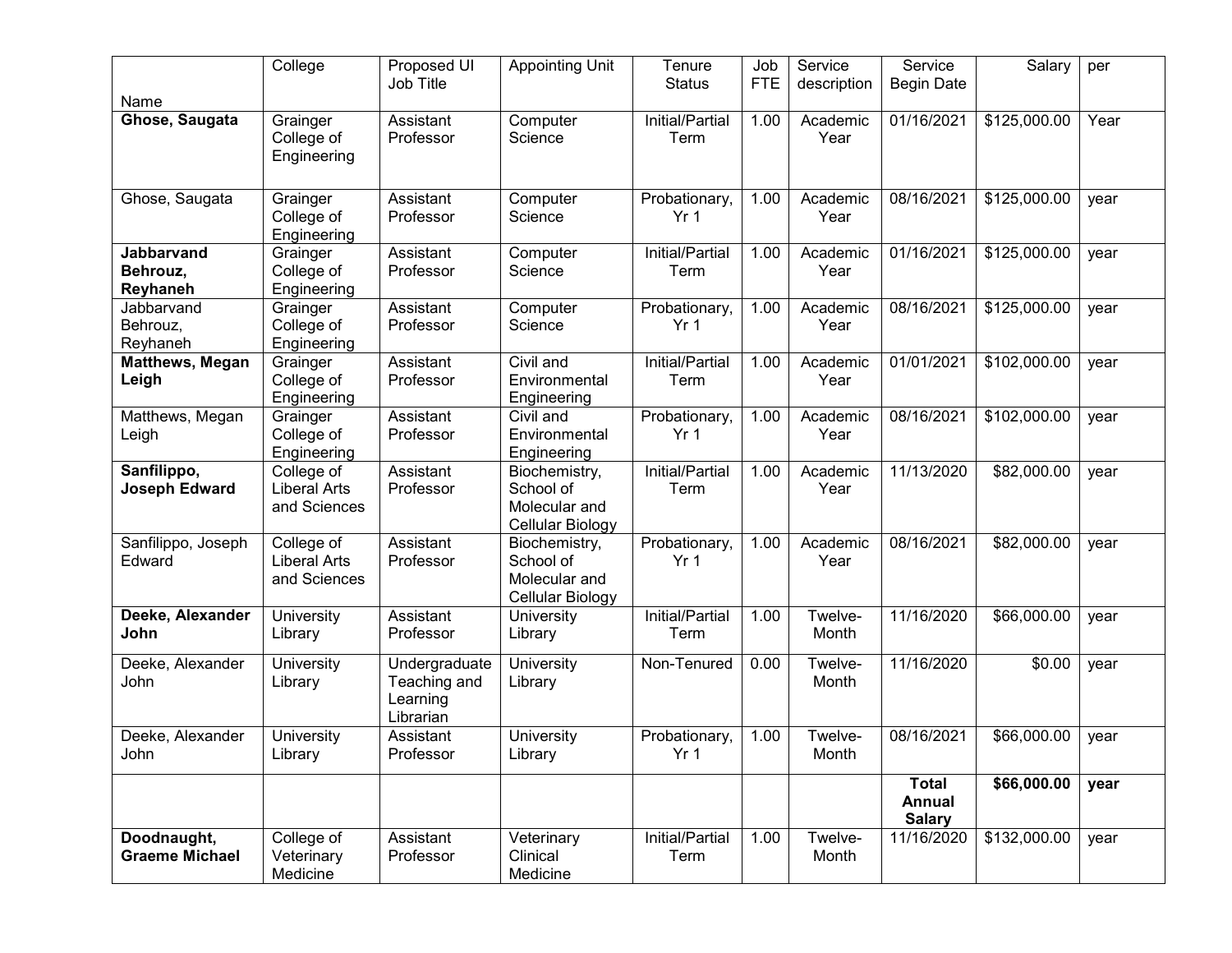|                | College    | Proposed UI<br>Job Title | Appointing Unit | Tenure<br><b>Status</b> | Job<br><b>FTE</b> | Service<br>description | Service<br>Begin Date | Salary       | per  |
|----------------|------------|--------------------------|-----------------|-------------------------|-------------------|------------------------|-----------------------|--------------|------|
| Name           |            |                          |                 |                         |                   |                        |                       |              |      |
| Doodnaught,    | College of | Assistant                | Veterinary      | Probationary,           | 1.00              | Twelve-                | 08/16/2021            | \$132,000.00 | vear |
| Graeme Michael | Veterinary | Professor                | Clinical        | Vr 1                    |                   | Month                  |                       |              |      |
|                | Medicine   |                          | Medicine        |                         |                   |                        |                       |              |      |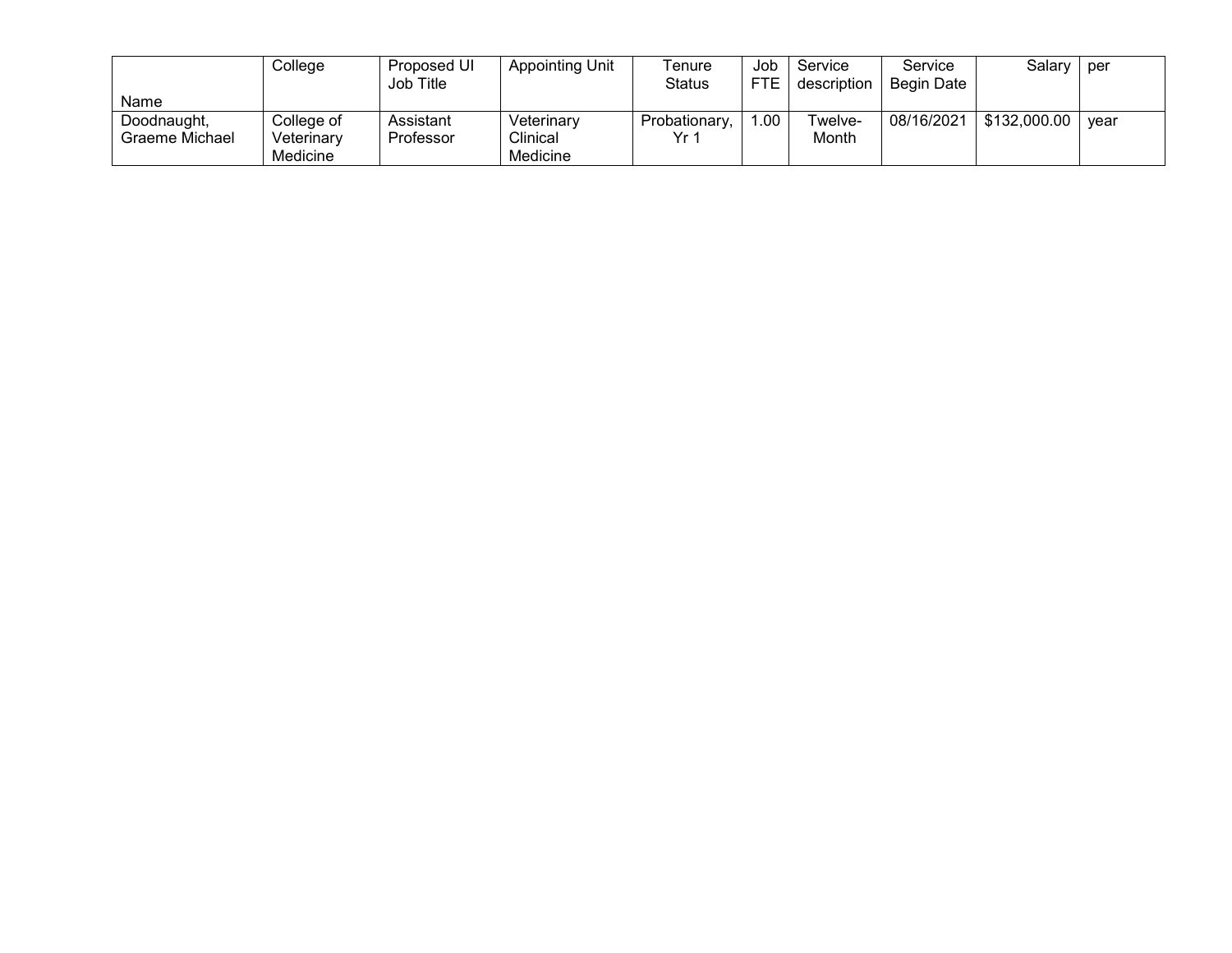#### URBANA-CHAMPAIGN

*Emeriti:*

**Susan Avery**, Associate Professor Emerita, University Library, August 1, 2020

**Renee L. Baillargeon**, Alumni Distinguished Professor Emerita of Psychology, August 16, 2020

**William C. Bullock**, Professor Emeritus, School of Art and Design, June 1, 2020

**Julie A. Hengst**, Associate Professor Emerita of Speech and Hearing Science, June 1, 2020

**Wen-Mei W. Hwu**, AMD Jerry Sanders Chair Emeritus in Electrical and Computer Engineering, September 1, 2020

**Douglas L. Jones**, William L. Everitt Distinguished Professor Emeritus of Electrical and Computer Engineering, September 1, 2020

**Carol Skalnik Leff**, Associate Professor Emerita of Political Science, September 1, 2020

**Liang Y. Liu**, Associate Professor Emeritus of Civil and Environmental Engineering, September 1, 2019

**William H. Mischo**, Berthold Family Professor Emeritus in Information Access and Discovery, University Library, July 1, 2020

**Randall L. Nelson**, Professor Emeritus of Soybean Genetics, Department of Crop Sciences, February 4, 2017

**Jerome L. Packard**, Professor Emeritus of East Asian Languages and Cultures, School of Literatures, Cultures and Linguistics, September 1, 2020

**Dorothee Schneider**, Teaching Associate Professor Emerita of History, May 16, 2019

**Lisa J. Stubbs**, Professor Emerita of Cell and Developmental Biology, School of Molecular and Cellular Biology, July 16, 2020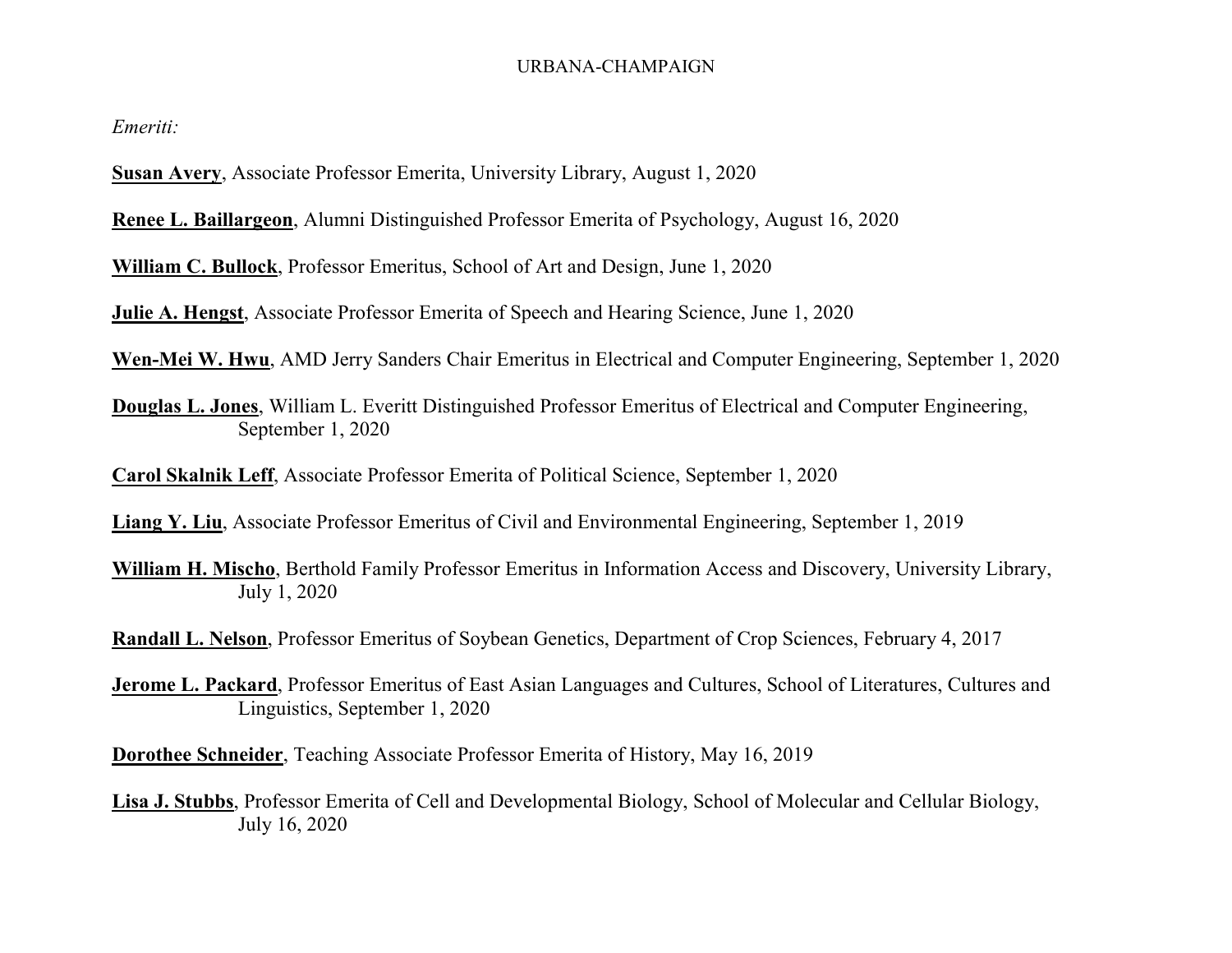### Sabbaticals Requests Urbana

| College         | Department   | Name      | Rank      | Period of<br>Leave | Salary | <b>Concise Statement</b>                          |
|-----------------|--------------|-----------|-----------|--------------------|--------|---------------------------------------------------|
|                 |              |           |           |                    |        |                                                   |
| College of Fine | Architecture | Alejandro | Professor | Second             | full   | To write the manuscript of a book focusing on     |
| and Applied     |              | Lapunzina |           | Semester           | pay    | four universal and timeless themes of the         |
| Arts            |              |           |           | (Spring)           |        | understanding of architecture as a discipline of  |
|                 |              |           |           |                    |        | critical and creative reflection.                 |
| College of      | Journalism   | Charles   | Associate | Second             | full   | Digitize, catalog and create a searchable website |
| Media           |              | Ledford   | Professor | Semester           | pay    | of tens of thousands of images to be more         |
|                 |              |           |           | (Spring)           |        | broadly available for teaching & research.        |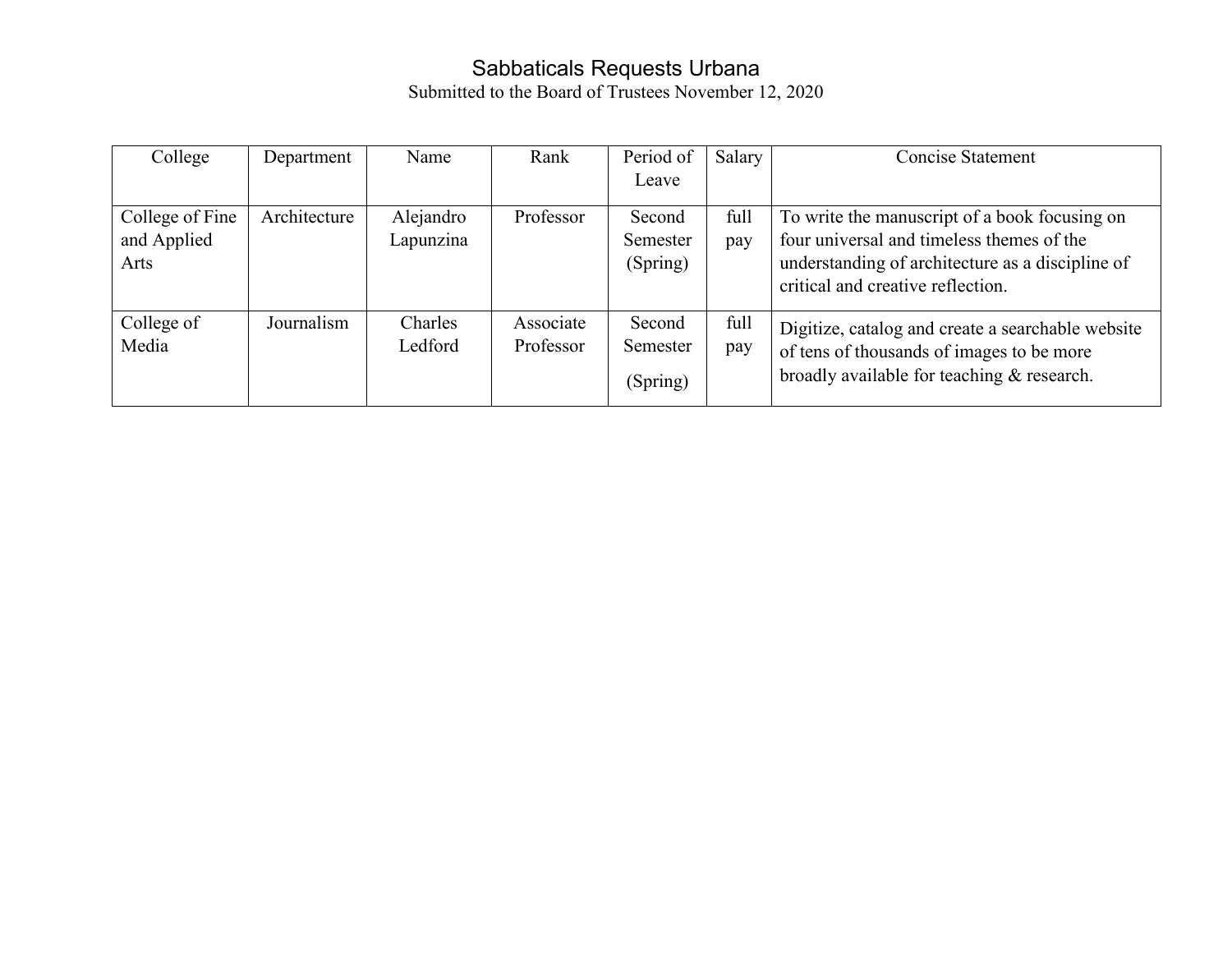### Faculty New Hires Chicago

| Name                                | College                                               | Proposed UI                       | Appointing                                                | Tenure                  | Job        | Service       | Service                                        | Salary       | per  |
|-------------------------------------|-------------------------------------------------------|-----------------------------------|-----------------------------------------------------------|-------------------------|------------|---------------|------------------------------------------------|--------------|------|
|                                     |                                                       | Job Title                         | Unit                                                      | <b>Status</b>           | <b>FTE</b> | Description   | <b>Begin Date</b>                              |              |      |
| Teague,<br><b>Norman</b><br>Lorenzo | College of<br>Architecture,<br>Design and the<br>Arts | Assistant<br>Professor            | School of Design                                          | Probationary,<br>Yr 1   | 1.00       | Academic Year | 11/13/2020                                     | \$74,000.00  | year |
| *Sneed, Lesley<br>Н.                | College of<br>Engineering                             | Professor                         | Civil, Materials,<br>and Environmental<br>Engineering     | Indefinite<br>Tenure    | 1.00       | Academic Year | 01/01/2021                                     | \$165,000.00 | year |
| Sneed, Lesley<br>Η.                 | College of<br>Engineering                             | Director, High<br>Bay Lab         | Civil, Materials,<br>and Environmental<br>Engineering     | Non-Tenured             | 0.00       | Academic Year | 01/01/2021                                     | \$15,000.00  | year |
|                                     |                                                       |                                   |                                                           |                         |            |               | <b>Total Annual</b><br><b>Salary</b>           | \$180,000.00 | year |
| *O'Leary,<br><b>Erin Sanders</b>    | College of<br>Liberal Arts<br>and Sciences            | Associate<br>Professor            | Biological<br>Sciences                                    | Indefinite<br>Tenure    | 0.00       | Academic Year | 11/13/2020                                     | \$0.00       | year |
| O'Leary, Erin<br>Sanders            | College of<br><b>Liberal Arts</b><br>and Sciences     | Executive<br>Director             | Center for<br>Teaching<br>Excellence                      | Non-Tenured             | 1.00       | 12-Month      | 11/13/2020                                     | \$128,333.00 | year |
| O'Leary, Erin<br>Sanders            | College of<br><b>Liberal Arts</b><br>and Sciences     | Executive<br>Director             | Center for<br>Teaching<br>Excellence                      | Non-Tenured             | 0.00       | 12-Month      | 11/13/2020                                     | \$29,667.00  | year |
| O'Leary, Erin<br>Sanders            | College of<br><b>Liberal Arts</b><br>and Sciences     | Adjunct<br>Associate<br>Professor | Microbiology and<br>Immunology,<br>College of<br>Medicine | Non-Tenured             | 0.00       | 12-Month      | 11/13/2020                                     | \$0.00       | year |
|                                     |                                                       |                                   |                                                           |                         |            |               | <b>Total</b><br><b>Annual</b><br><b>Salary</b> | \$158,000.00 | year |
| Ascoli,<br><b>Christian Jose</b>    | College of<br>Medicine at<br>Chicago                  | Assistant<br>Professor            | Medicine                                                  | Initial/Partial<br>Term | 0.51       | 12-Month      | 11/16/2020                                     | \$80,325.00  | year |
| Ascoli,<br>Christian Jose           | College of<br>Medicine at<br>Chicago                  | Physician<br>Surgeon              | Medicine                                                  | Non-Tenured             | 0.49       | 12-Month      | 11/16/2020                                     | \$77,175.00  | year |
| Ascoli,<br>Christian Jose           | College of<br>Medicine at<br>Chicago                  | Assistant<br>Professor            | Medicine                                                  | Probationary,<br>Yr1    | 0.51       | 12-Month      | 08/16/2021                                     | \$80,325.00  | year |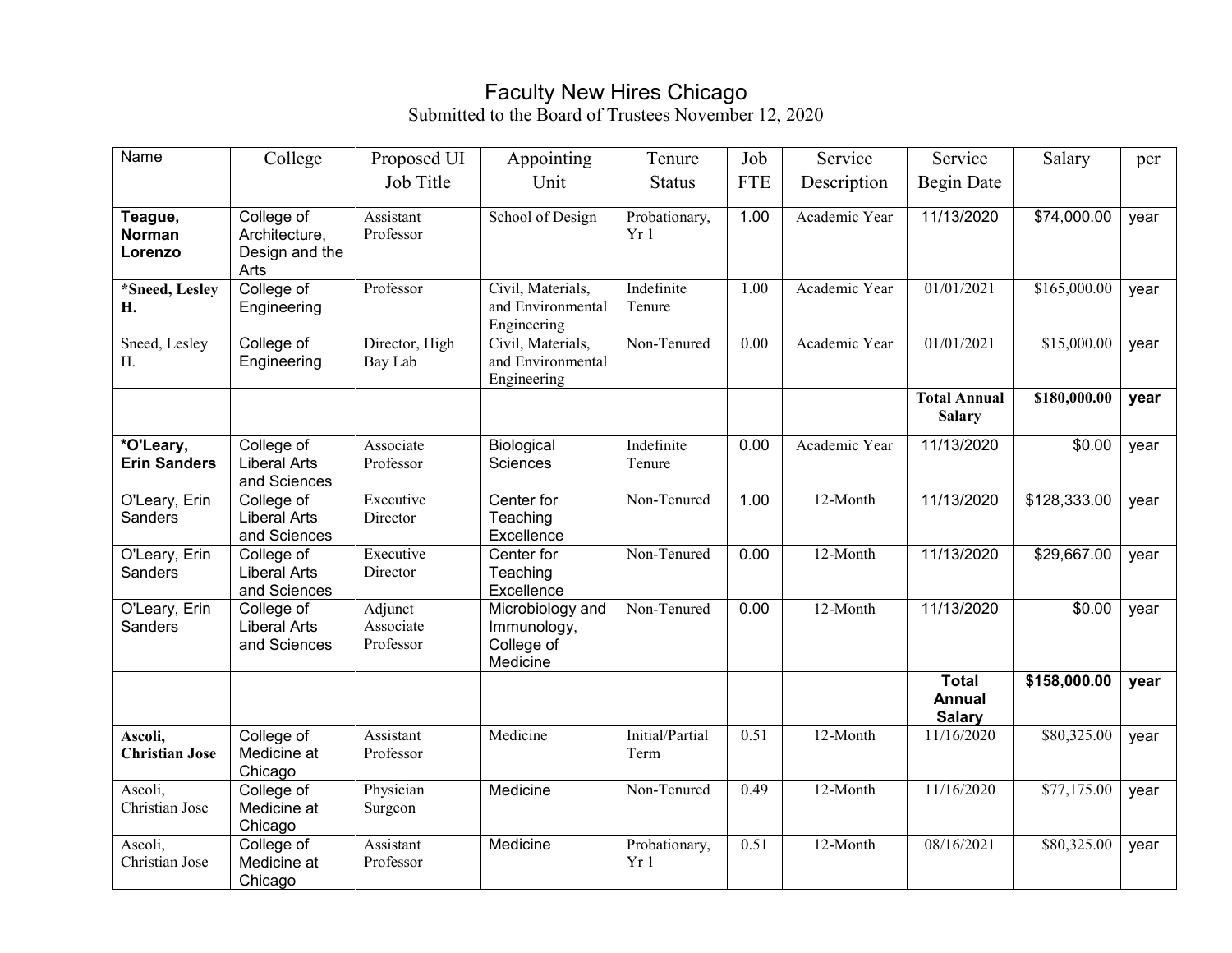| Name                            | College                              | Proposed UI                                | Appointing                   | Tenure                  | Job        | Service     | Service                              | Salary       | per  |
|---------------------------------|--------------------------------------|--------------------------------------------|------------------------------|-------------------------|------------|-------------|--------------------------------------|--------------|------|
|                                 |                                      | Job Title                                  | Unit                         | <b>Status</b>           | <b>FTE</b> | Description | Begin Date                           |              |      |
|                                 |                                      |                                            |                              |                         |            |             | <b>Total Annual</b><br><b>Salary</b> | \$157,500.00 | year |
| Bobitt, Julie L.                | College of<br>Medicine at<br>Chicago | Assistant<br>Professor                     | Medicine                     | Initial/Partial<br>Term | 1.00       | 12-Month    | 11/16/2020                           | \$105,000.00 | year |
| Bobitt, Julie L.                | College of<br>Medicine at<br>Chicago | Assistant<br>Professor                     | Medicine                     | Probationary,<br>Yr1    | 1.00       | 12-Month    | 08/16/2021                           | \$105,000.00 | year |
| Hasan, Ayesha                   | College of<br>Medicine at<br>Chicago | Assistant<br>Professor                     | Obstetrics and<br>Gynecology | Probationary,<br>Yr1    | 0.51       | 12-Month    | 11/16/2020                           | \$142,800.00 | year |
| Hasan, Ayesha                   | College of<br>Medicine at<br>Chicago | Physician<br>Surgeon                       | Obstetrics and<br>Gynecology | Non-Tenured             | 0.49       | $12$ -Month | 11/16/2020                           | \$137,200.00 | year |
|                                 |                                      |                                            |                              |                         |            |             | <b>Total Annual</b><br><b>Salary</b> | \$280,000.00 | year |
| *Heiman,<br><b>Heather Lynn</b> | College of<br>Medicine at<br>Chicago | Associate<br>Professor                     | Medicine                     | Indefinite<br>Tenure    | 0.05       | 12-Month    | 11/16/2020                           | \$11,000.00  | year |
| Heiman,<br>Heather Lynn         | College of<br>Medicine at<br>Chicago | Associate Dean<br>for Medical<br>Education | Administration               | Non-Tenured             | 0.90       | 12-Month    | 11/16/2020                           | \$288,000.00 | year |
| Heiman,<br>Heather Lynn         | College of<br>Medicine at<br>Chicago | Physician<br>Surgeon                       | Medicine                     | Non-Tenured             | 0.05       | 12-Month    | 11/16/2020                           | \$9,015.00   | year |
| Heiman,<br>Heather Lynn         | College of<br>Medicine at<br>Chicago | Associate<br>Professor                     | Medical<br>Education         | Non-Tenured             | 0.00       | 12-Month    | 11/16/2020                           | \$0.00       | year |
|                                 |                                      |                                            |                              |                         |            |             | <b>Total Annual</b><br><b>Salary</b> | \$308,015.00 | year |
| John, Jobin<br>Koshy            | College of<br>Medicine at<br>Chicago | Assistant<br>Professor                     | Surgery                      | Initial/Partial<br>Term | 0.51       | 12-Month    | 11/13/2020                           | \$60,000.00  | year |
| John, Jobin<br>Koshy            | College of<br>Medicine at<br>Chicago | Physician<br>Surgeon                       | Surgery                      | Non-Tenured             | 0.49       | 12-Month    | 11/13/2020                           | \$110,000.00 | year |
| John, Jobin<br>Koshy            | College of<br>Medicine at<br>Chicago | Assistant<br>Professor                     | Surgery                      | Probationary,<br>Yr1    | 0.51       | 12-Month    | 11/13/2020                           | \$60,000.00  | year |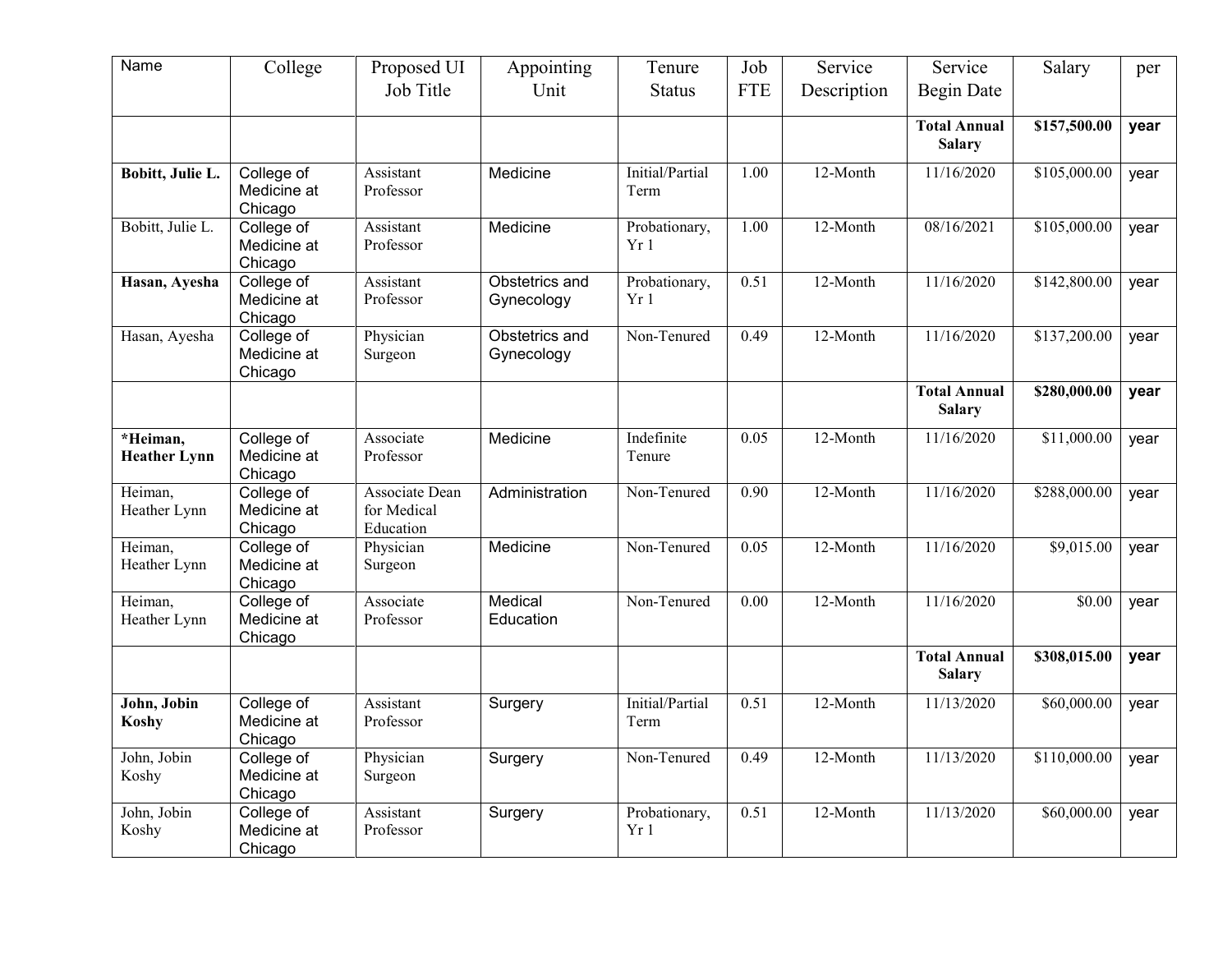| Name                                          | College                              | Proposed UI            | Appointing | Tenure                  | Job        | Service     | Service                              | Salary       | per  |
|-----------------------------------------------|--------------------------------------|------------------------|------------|-------------------------|------------|-------------|--------------------------------------|--------------|------|
|                                               |                                      | Job Title              | Unit       | <b>Status</b>           | <b>FTE</b> | Description | Begin Date                           |              |      |
|                                               |                                      |                        |            |                         |            |             | <b>Total Annual</b><br><b>Salary</b> | \$170,000.00 | year |
| Perez-Tamayo,<br>Alejandra<br><b>Mercedes</b> | College of<br>Medicine at<br>Chicago | Assistant<br>Professor | Surgery    | Initial/Partial<br>Term | 0.51       | 12-Month    | 11/13/2020                           | \$60,000.00  | year |
| Perez-Tamayo,<br>Alejandra<br>Mercedes        | College of<br>Medicine at<br>Chicago | Physician<br>Surgeon   | Surgery    | Non-Tenured             | 0.49       | 12-Month    | 11/13/2020                           | \$200,000.00 | year |
| Perez-Tamayo,<br>Alejandra<br>Mercedes        | College of<br>Medicine at<br>Chicago | Assistant<br>Professor | Surgery    | Probationary,<br>Yr 1   | 0.51       | 12-Month    | 08/16/2021                           | \$60,000.00  | yaer |
|                                               |                                      |                        |            |                         |            |             | <b>Total Annual</b><br><b>Salary</b> | \$260,000.00 | year |
| Purnell, Chad<br>А.                           | College of<br>Medicine at<br>Chicago | Assistant<br>Professor | Surgery    | Probationary,<br>Yr1    | 0.51       | 12-Month    | 11/13/2020                           | \$60,000.00  | year |
| Purnell, Chad<br>А.                           | College of<br>Medicine at<br>Chicago | Physician<br>Surgeon   | Surgery    | Non-Tenured             | 0.09       | 12-Month    | 11/13/2020                           | \$87,900.00  | year |
|                                               |                                      |                        |            |                         |            |             | <b>Total Annual</b><br><b>Salary</b> | \$147,900.00 | year |

#### CHICAGO

*Emeriti:*

**Rebecca M. Hendrick**, Professor Emerita of Public Administration, August 16, 2020

**Susan L. Hughes**, Professor Emerita of Community Health Sciences, August 16, 2020

**Peter William Hylton**, Professor Emeritus and UIC Distinguished Professor Emeritus of Philosophy, August 16, 2020

**Anne Koerber**, Professor Emerita of Oral Medicine and Diagnostic Sciences, January 1, 2020

**Joann Stubbings**, Clinical Associate Professor Emerita of Pharmacy Practice, March 1, 2020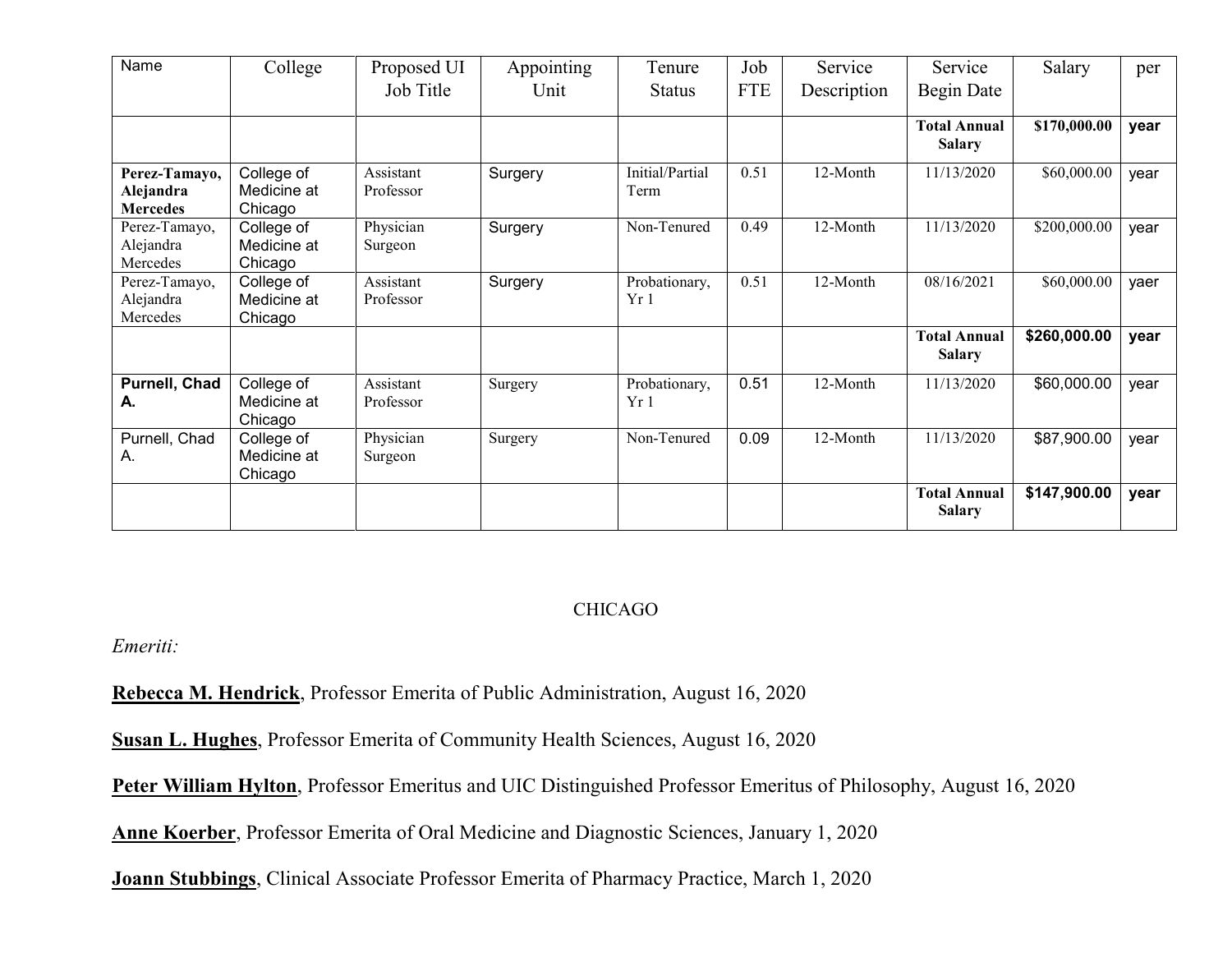## Faculty New Hires Springfield

| Name           | College               | Proposed UI | Appointing               | Tenure        | Job        | Service       | Service    | Salary       | per  |
|----------------|-----------------------|-------------|--------------------------|---------------|------------|---------------|------------|--------------|------|
|                |                       | Job Title   | Unit                     | <b>Status</b> | <b>FTE</b> | Description   | Begin Date |              |      |
|                |                       |             |                          |               |            |               |            |              |      |
| Pham, Trung    | College of            | Assistant   | Accounting,              | Probationary, | 1.00       | Academic Year | 11/13/2020 | \$122,000.00 | year |
|                | <b>Business and</b>   | Professor   | Economics and            | Yr1           |            |               |            |              |      |
|                | Management            |             | Finance                  |               |            |               |            |              |      |
| Hakenewerth,   | College of            | Assistant   | Human                    | Probationary, | 1.00       | Academic Year | 11/13/2020 | \$56,500.00  | year |
| Timothy        | <b>Education and</b>  | Professor   | Development              | Yr 1          |            |               |            |              |      |
|                | Human                 |             | Counseling               |               |            |               |            |              |      |
|                | Services              |             |                          |               |            |               |            |              |      |
| Hewitt, Amy    | College of            | Assistant   | Teacher                  | Probationary, | 1.00       | Academic Year | 11/13/2020 | \$59,000.00  | year |
|                | <b>Education and</b>  | Professor   | Education                | Yr 1          |            |               |            |              |      |
|                | <b>Human</b>          |             |                          |               |            |               |            |              |      |
|                | <b>Services</b>       |             |                          |               |            |               |            |              |      |
| Huang, Xiang   | College of            | Assistant   | Computer                 | Probationary, | 1.00       | Academic Year | 11/28/2020 | \$92,000.00  | year |
|                | Liberal Arts          | Professor   | Science                  | Yr1           |            |               |            |              |      |
|                | and Sciences          |             |                          |               |            |               |            |              |      |
| Geras,         | College of            | Assistant   | <b>Political Science</b> | Probationary, | 1.00       | Academic Year | 11/13/2020 | \$60,000.00  | year |
| <b>Matthew</b> | <b>Public Affairs</b> | Professor   |                          | Yr1           |            |               |            |              |      |
|                | and                   |             |                          |               |            |               |            |              |      |
|                | Administration        |             |                          |               |            |               |            |              |      |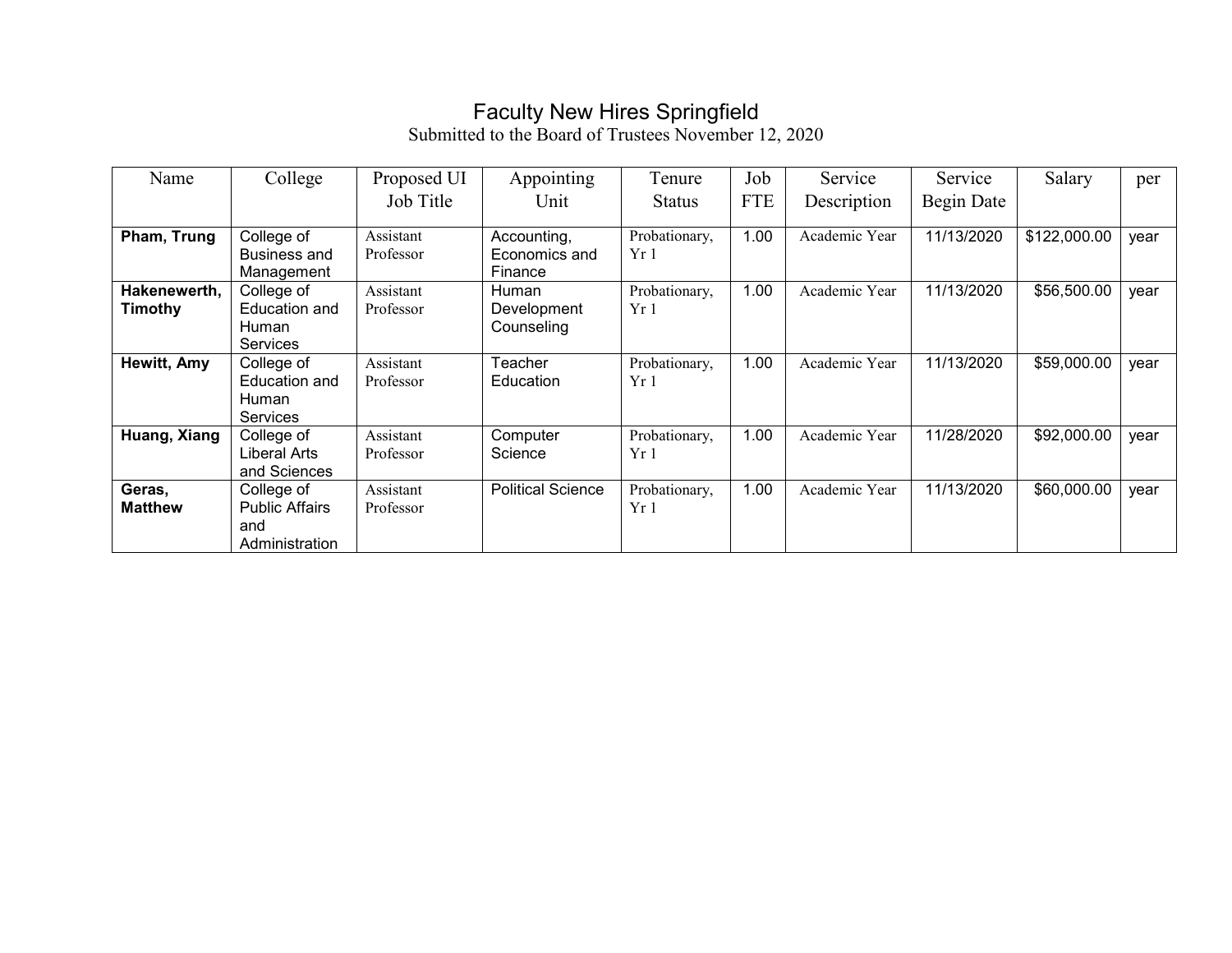### Administrative Professional New Hires Urbana

Faculty appointments noted, when appropriate. Submitted to the Board of Trustees November 12, 2020

| Name                     | College                               | Proposed UI                                                | Appointing                                             | <b>Tenure Status</b>      | Job        | Service                               | Service                                        | Salary       | Per  |
|--------------------------|---------------------------------------|------------------------------------------------------------|--------------------------------------------------------|---------------------------|------------|---------------------------------------|------------------------------------------------|--------------|------|
|                          |                                       | Job Title                                                  | Unit                                                   |                           | <b>FTE</b> | Description                           | Begin                                          |              |      |
|                          |                                       |                                                            |                                                        |                           |            |                                       | Date                                           |              |      |
| <b>Barros, Ana Paula</b> | Grainger                              | Head                                                       | Civil and                                              | Non-Tenured               | 0.00       | Twelve-                               | 02/01/2021                                     | \$15,000.00  | year |
|                          | College of<br>Engineering             |                                                            | Environmental<br>Engineering                           |                           |            | Month                                 |                                                |              |      |
| *Barros, Ana Paula       | Grainger<br>College of<br>Engineering | Professor                                                  | Civil and<br>Environmental<br>Engineering              | Indefinite<br>Tenure      | 1.00       | Academic<br>Year                      | 02/01/2021                                     | \$286,000.00 | year |
| Barros, Ana Paula        | Grainger<br>College of<br>Engineering | Professor                                                  | Civil and<br>Environmental<br>Engineering              | Summer<br>Appointment**** | 1.00       | Salary for<br>Period<br><b>Stated</b> | <b>TBD</b>                                     | \$66,888.89  | $*$  |
| Barros, Ana Paula        | Grainger<br>College of<br>Engineering | Donald<br><b>Biggar Willett</b><br>Chair in<br>Engineering | Civil and<br>Environmental<br>Engineering              | Non-Tenured               | 0.00       | Academic<br>Year                      | 02/01/2021                                     | \$15,000.00  | year |
|                          |                                       |                                                            |                                                        |                           |            |                                       | <b>Total</b><br><b>Annual</b><br><b>Salary</b> | \$382,888.89 | year |
| Shamma, Jeff S.          | Grainger<br>College of<br>Engineering | Head                                                       | Industrial and<br>Enterprise<br>Systems<br>Engineering | Non-Tenured               | 0.00       | Twelve-<br>Month                      | 12/12/2020                                     | \$15,000.00  | year |
| *Shamma, Jeff S.         | Grainger<br>College of<br>Engineering | Professor                                                  | Industrial and<br>Enterprise<br>Systems<br>Engineering | Indefinite<br>Tenure      | 1.00       | Academic<br>Year                      | 12/12/2020                                     | \$220,000.00 | year |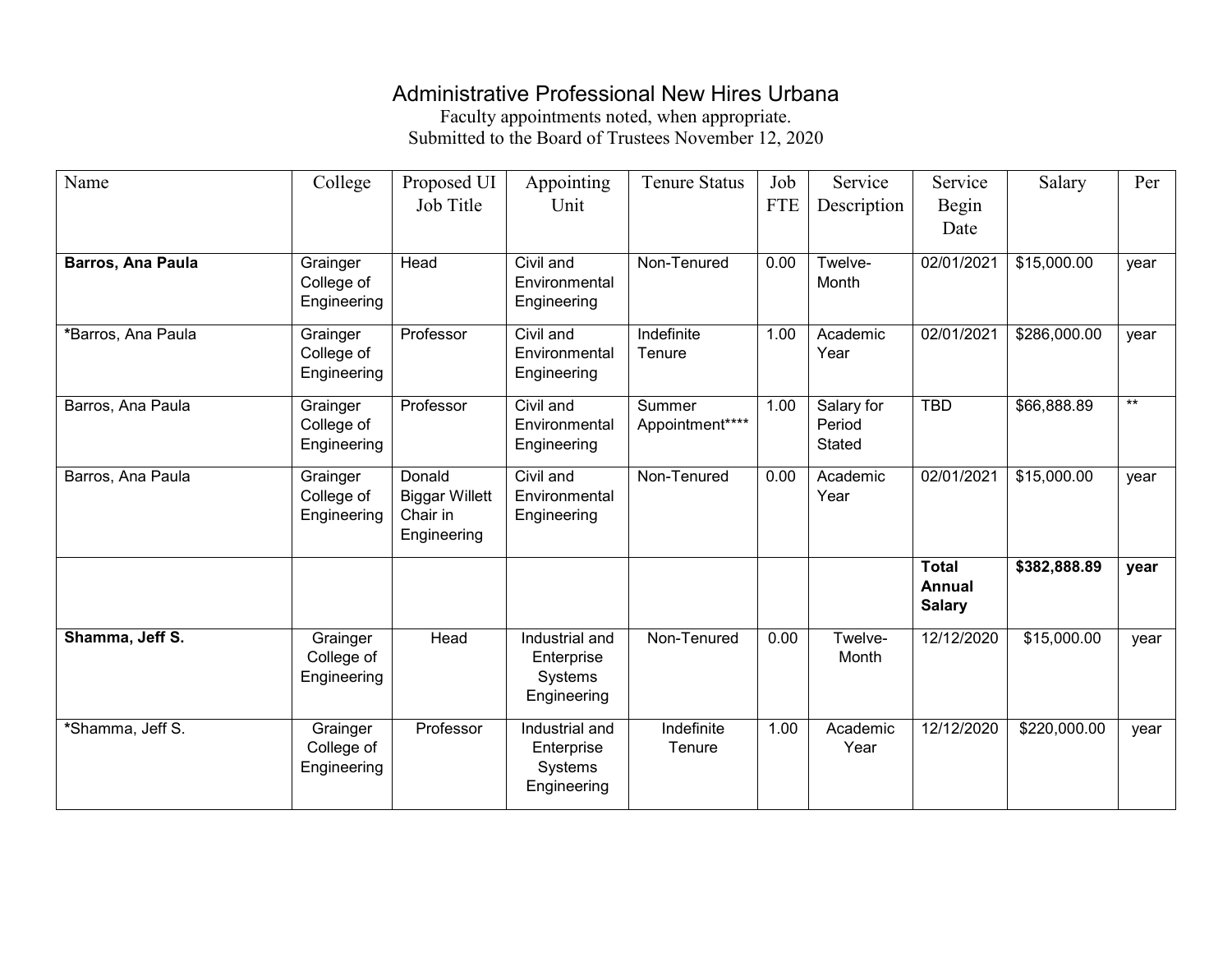| Name            | College                                                     | Proposed UI<br>Job Title        | Appointing<br>Unit                                     | <b>Tenure Status</b>      | Job<br><b>FTE</b> | Service<br>Description         | Service<br>Begin<br>Date                       | Salary       | Per   |
|-----------------|-------------------------------------------------------------|---------------------------------|--------------------------------------------------------|---------------------------|-------------------|--------------------------------|------------------------------------------------|--------------|-------|
| Shamma, Jeff S. | Grainger<br>College of<br>Engineering                       | Professor                       | Industrial and<br>Enterprise<br>Systems<br>Engineering | Summer<br>Appointment**** | 1.00              | Salary for<br>Period<br>Stated | <b>TBD</b>                                     | \$51,111.11  | $***$ |
| Shamma, Jeff S. | Grainger<br>College of<br>Engineering                       | Jerry S.<br>Dobrovolny<br>Chair | Industrial and<br>Enterprise<br>Systems<br>Engineering | Non-Tenured               | 0.00              | Academic<br>Year               | 12/12/2020                                     | \$10,000.00  | year  |
| Shamma, Jeff S. | Grainger<br>College of<br>Engineering                       | Professor                       | Coordinated<br>Science<br>Laboratory                   | Non-Tenured               | 0.00              | Academic<br>Year               | 12/12/2020                                     | \$0.00       | year  |
|                 |                                                             |                                 |                                                        |                           |                   |                                | <b>Total</b><br><b>Annual</b><br><b>Salary</b> | \$296,111.11 | year  |
| Leakey, Andrew  | College of<br><b>Liberal Arts</b><br>and<br>Sciences        | Head                            | Plant Biology,<br>School of<br>Integrative<br>Biology  | Non-Tenured               | 0.00              | Academic<br>Year               | 11/13/20                                       | \$5,500.00   | year  |
| Leakey, Andrew  | College of<br><b>Liberal Arts</b><br>and<br>Sciences        | Professor                       | Plant Biology,<br>School of<br>Integrative<br>Biology  | Summer<br>Appointment***  | 1.00              | Salary for<br>Period<br>Stated | <b>TBD</b>                                     | \$15,555.56  | $***$ |
| Leakey, Andrew  | College of<br><b>Liberal Arts</b><br>and<br>Sciences        | Head                            | Plant Biology,<br>School of<br>Integrative<br>Biology  | Summer<br>Appointment***  | 0.00              | Salary for<br>Period<br>Stated | <b>TBD</b>                                     | \$611.11     | $***$ |
| *Leakey, Andrew | College of<br><b>Liberal Arts</b><br>and<br><b>Sciences</b> | Professor                       | Plant Biology,<br>School of<br>Integrative<br>Biology  | Indefinite<br>Tenure      | 1.00              | Academic<br>Year               | 08/16/2020                                     | \$140,000.00 | year  |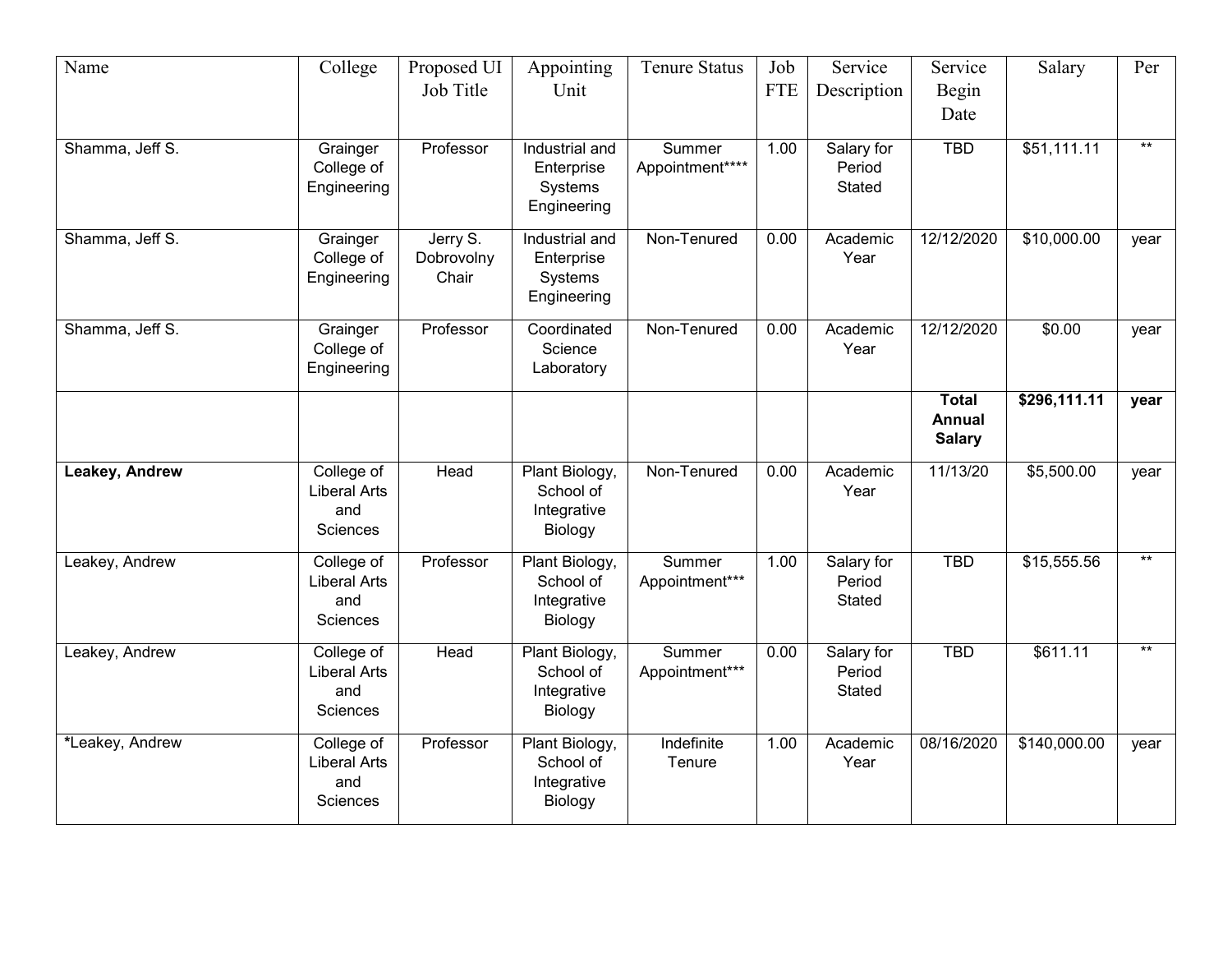| Name            | College  | Proposed UI        | Appointing     | <b>Tenure Status</b> | Job        | Service     | Service       | Salary       | Per        |
|-----------------|----------|--------------------|----------------|----------------------|------------|-------------|---------------|--------------|------------|
|                 |          | Job Title          | Unit           |                      | <b>FTE</b> | Description | Begin         |              |            |
|                 |          |                    |                |                      |            |             | Date          |              |            |
| Leakey, Andrew  | College  | Affiliate          | Crop Sciences, | Non-Tenured          | 0.00       | Academic    | 08/16/2020    | \$0.00       |            |
|                 | of       | Professor          | College of     |                      |            | Year        |               |              | year       |
|                 | Liberal  |                    | Agricultural,  |                      |            |             |               |              |            |
|                 | Arts and |                    | Consumer and   |                      |            |             |               |              |            |
|                 | Sciences |                    | Environmental  |                      |            |             |               |              |            |
|                 |          |                    | Sciences       |                      |            |             |               |              |            |
| Leakey, Andrew  | College  | Professor          | Institute of   | Non-Tenured          | 0.00       | Academic    | 08/16/2020    | \$0.00       | year       |
|                 | of       |                    | Genomic        |                      |            | Year        |               |              |            |
|                 | Liberal  |                    | Biology, Vice  |                      |            |             |               |              |            |
|                 | Arts and |                    | Chancellor for |                      |            |             |               |              |            |
|                 | Sciences |                    | Research and   |                      |            |             |               |              |            |
|                 |          |                    | Innovation     |                      |            |             |               |              |            |
| Leakey, Andrew  | College  | Center for         | Vice           | Non-Tenured          | 0.00       | Academic    | 09/01/2020    | \$10,000.00  | year       |
|                 | of       | Advanced           | Chancellor for |                      |            | Year        |               |              |            |
|                 | Liberal  | Bioenergy          | Research and   |                      |            |             |               |              |            |
|                 | Arts and | and                | Innovation     |                      |            |             |               |              |            |
|                 | Sciences | <b>Bioproducts</b> |                |                      |            |             |               |              |            |
|                 |          | Innovation         |                |                      |            |             |               |              |            |
|                 |          | Director           |                |                      |            |             |               |              |            |
|                 |          |                    |                |                      |            |             | <b>Total</b>  | \$171,666.67 | year       |
|                 |          |                    |                |                      |            |             | <b>Annual</b> |              |            |
|                 |          |                    |                |                      |            |             | <b>Salary</b> |              |            |
| Nair, Satish K. | College  | Head               | Biochemistry,  | Non-Tenured          | 0.00       | Academic    | 11/13/20      | \$5,500.00   | /yr        |
|                 | of       |                    | School of      |                      |            | Year        |               |              |            |
|                 | Liberal  |                    | Molecular and  |                      |            |             |               |              |            |
|                 | Arts and |                    | Cellular       |                      |            |             |               |              |            |
|                 | Sciences |                    | Biology        |                      |            |             |               |              |            |
| Nair, Satish K. | College  | Professor          | Biochemistry,  | Summer               | 1.00       | Salary for  | <b>TBD</b>    | \$611.11     | $\ast\ast$ |
|                 | of       |                    | School of      | Appointment***       |            | Period      |               |              |            |
|                 | Liberal  |                    | Molecular and  |                      |            | Stated      |               |              |            |
|                 | Arts and |                    | Cellular       |                      |            |             |               |              |            |
|                 | Sciences |                    | Biology        |                      |            |             |               |              |            |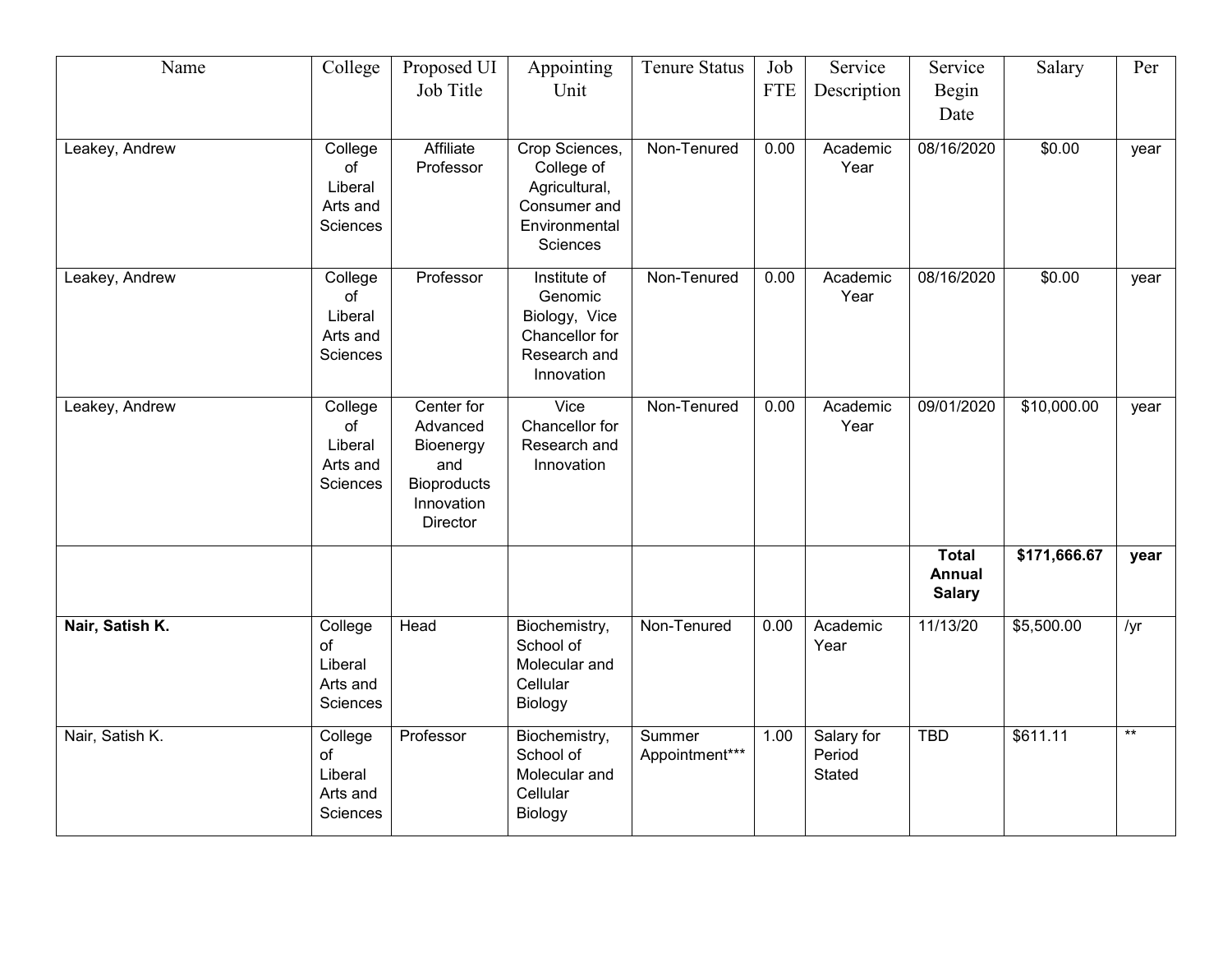| Name             | College                                          | Proposed UI                                                             | Appointing                                                                               | <b>Tenure Status</b>     | Job        | Service                               | Service       | Salary       | Per   |
|------------------|--------------------------------------------------|-------------------------------------------------------------------------|------------------------------------------------------------------------------------------|--------------------------|------------|---------------------------------------|---------------|--------------|-------|
|                  |                                                  | Job Title                                                               | Unit                                                                                     |                          | <b>FTE</b> | Description                           | Begin<br>Date |              |       |
| Nair, Satish K.  | College<br>of<br>Liberal<br>Arts and<br>Sciences | Head                                                                    | Biochemistry,<br>School of<br>Molecular and<br>Cellular<br>Biology                       | Summer<br>Appointment*** | 0.00       | Salary for<br>Period<br><b>Stated</b> | <b>TBD</b>    | \$19,166.67  | $***$ |
| *Nair, Satish K. | College<br>of<br>Liberal<br>Arts and<br>Sciences | Professor                                                               | Biochemistry,<br>School of<br>Molecular and<br>Cellular<br>Biology                       | Indefinite<br>Tenure     | 1.00       | Academic<br>Year                      | 08/16/2020    | \$160,000.00 | year  |
| Nair, Satish K.  | College<br>of<br>Liberal<br>Arts and<br>Sciences | Gunsalus<br>Professor                                                   | Biochemistry,<br>School of<br>Molecular and<br>Cellular<br>Biology                       | Non-Tenured              | 0.00       | Academic<br>Year                      | 08/16/2020    | \$7,500.00   | year  |
| Nair, Satish K.  | College<br>of<br>Liberal<br>Arts and<br>Sciences | Department<br>Affiliate                                                 | Chemistry,<br>School of<br>Chemical<br>Sciences                                          | Non-Tenured              | 0.00       | Academic<br>Year                      | 08/16/2020    | \$0.00       | year  |
| Nair, Satish K.  | College<br>of<br>Liberal<br>Arts and<br>Sciences | Professor                                                               | Institute of<br>Genomic<br>Biology, Vice<br>Chancellor for<br>Research and<br>Innovation | Non-Tenured              | 0.00       | Academic<br>Year                      | 08/16/2020    | \$0.00       | year  |
| Nair, Satish K.  | College<br>of<br>Liberal<br>Arts and<br>Sciences | Director,<br>Center for<br>Biophysics<br>and<br>Quantitative<br>Biology | Biochemistry,<br>School of<br>Molecular and<br>Cellular<br>Biology                       | Non-Tenured              | 0.00       | Academic<br>Year                      | 08/16/2020    | \$5,000.00   | year  |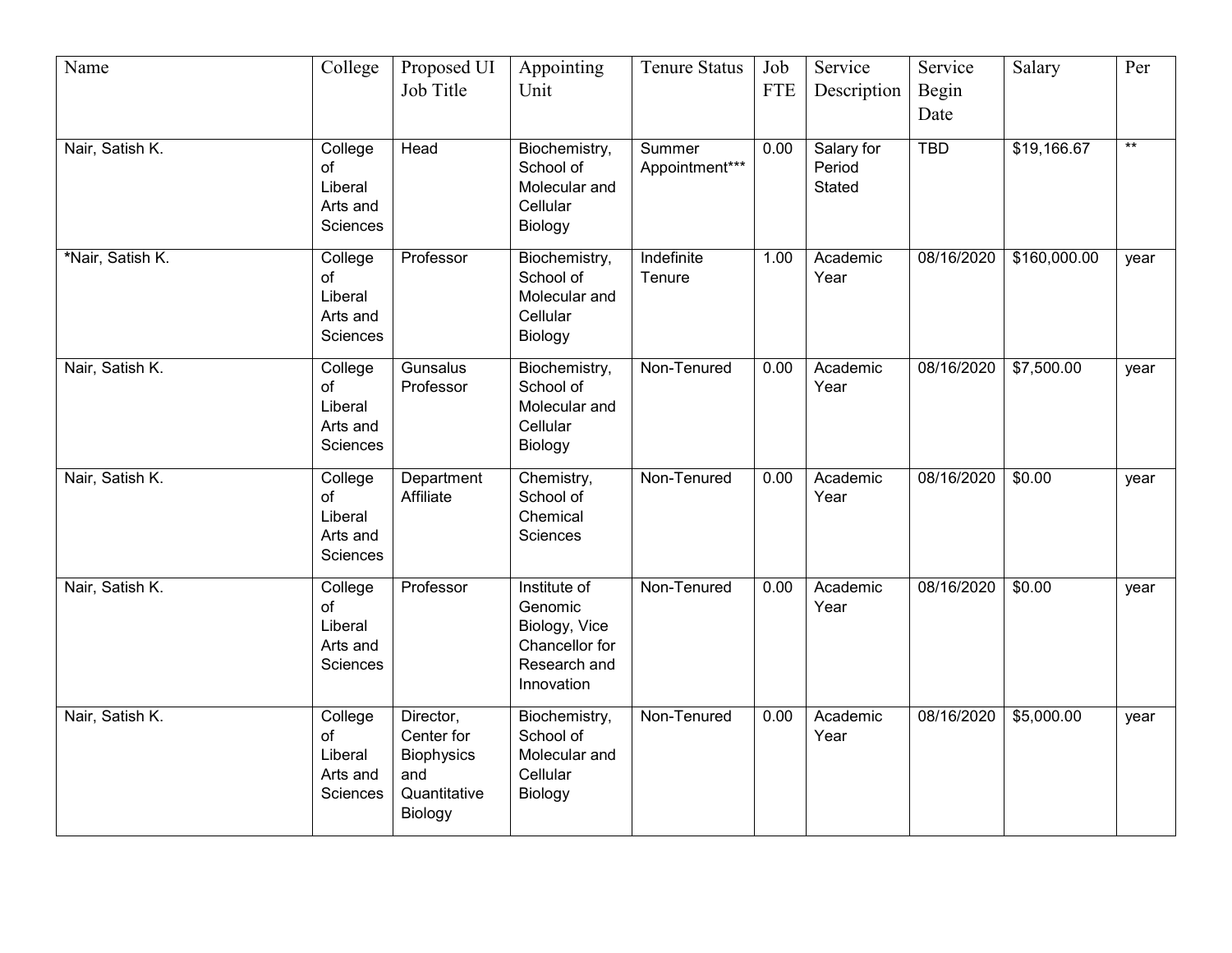| Name             | College                                          | Proposed UI<br>Job Title                                             | Appointing<br>Unit                                                                   | Tenure<br><b>Status</b> | Job<br><b>FTE</b> | Service<br>Description | Service<br>Begin<br>Date                | Salary       | Per  |
|------------------|--------------------------------------------------|----------------------------------------------------------------------|--------------------------------------------------------------------------------------|-------------------------|-------------------|------------------------|-----------------------------------------|--------------|------|
| Nair, Satish K.  | College<br>of<br>Liberal<br>Arts and<br>Sciences | Professor                                                            | <b>Materials</b><br>Research<br>Laboratory,<br>Grainger<br>College of<br>Engineering | Non-<br>Tenured         | 0.00              | Academic<br>Year       | 08/16/2020                              | \$0.00       | year |
|                  |                                                  |                                                                      |                                                                                      |                         |                   |                        | Total<br><b>Annual</b><br><b>Salary</b> | \$197,777.78 | year |
| Benson, Barry D. |                                                  | Vice<br>Chancellor<br>for<br>Advancement                             | Office of the<br>Vice<br>Chancellor<br>for<br>Institutional<br>Advancement           | Non-<br>Tenured         | 0.50              | Twelve<br>Month        | 08/16/20                                | \$162,314.00 | year |
| Benson, Barry D. |                                                  | Vice<br>Chancellor<br>for<br>Advancement                             | Office of the<br>Vice<br>Chancellor<br>for<br>Institutional<br>Advancement           | Non-<br>Tenured         | 0.50              | Twelve<br>Month        | $\sqrt{02}/16/20$                       | \$180,349.00 | year |
| Benson, Barry D. |                                                  | Senior Vice<br>President,<br>University of<br>Illinois<br>Foundation | University of<br>Illinois<br>Foundation                                              | Non-<br>Tenured         | 0.50              | Twelve<br>Month        | 08/16/20                                | \$180,349.00 | year |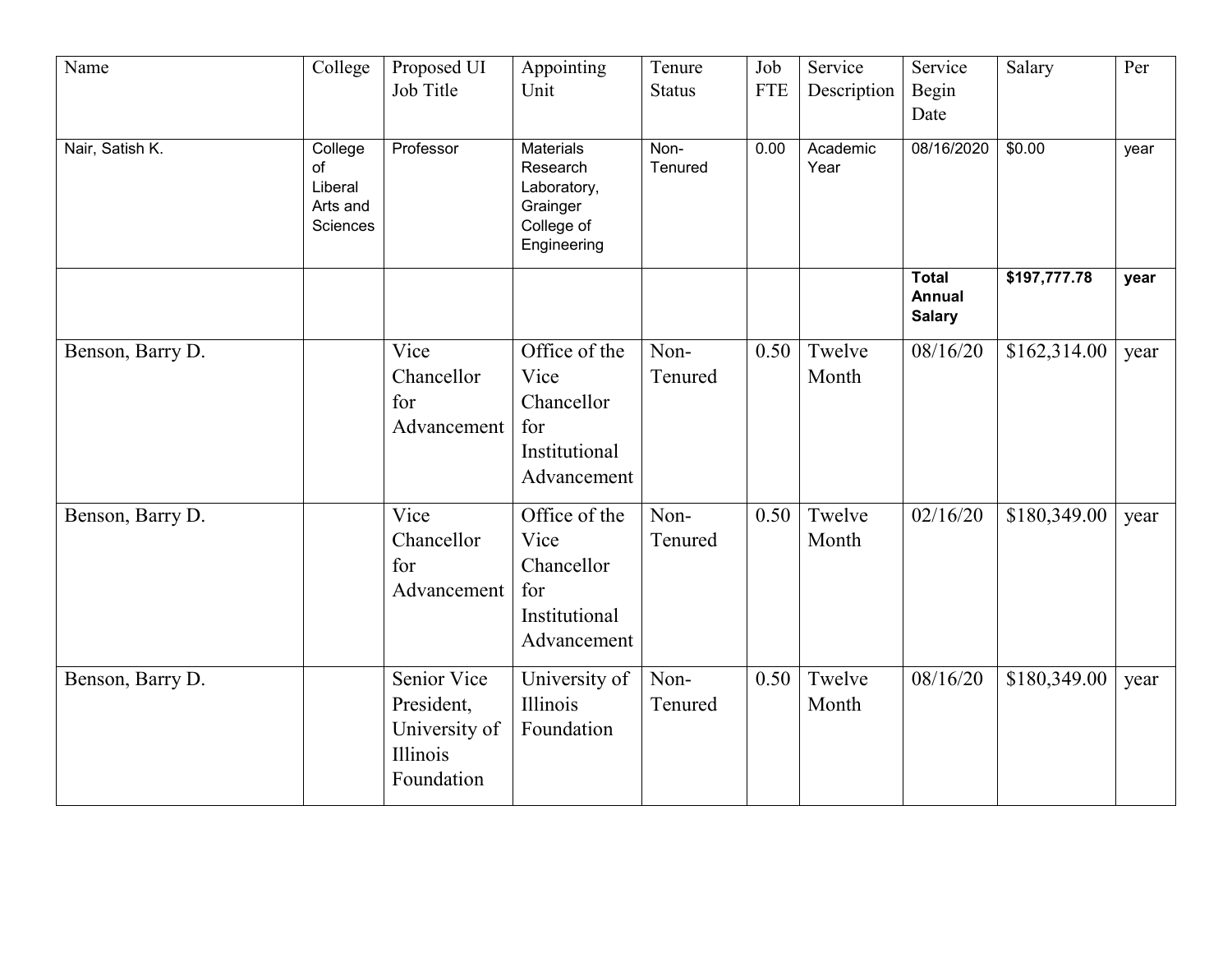| Name             | College | Proposed UI<br>Job Title                                             | Appointing<br>Unit                      | Tenure<br><b>Status</b> | Job<br><b>FTE</b> | Service<br>Description                 | Service<br>Begin<br>Date | Salary      | Per   |
|------------------|---------|----------------------------------------------------------------------|-----------------------------------------|-------------------------|-------------------|----------------------------------------|--------------------------|-------------|-------|
| Benson, Barry D. |         | Senior Vice<br>President,<br>University<br>of Illinois<br>Foundation | University<br>of Illinois<br>Foundation | Non-<br>Tenured         | N/A               | Payment<br>for Period<br><b>Stated</b> | 08/16/20                 | \$25,000.00 | ***** |
| Benson, Barry D. |         | Senior Vice<br>President,<br>University<br>of Illinois<br>Foundation | University<br>of Illinois<br>Foundation | Non-<br>Tenured         | N/A               | Payment<br>for Period<br><b>Stated</b> | 08/16/21                 | \$25,000.00 | ***** |
| Benson, Barry D. |         | Senior Vice<br>President,<br>University<br>of Illinois<br>Foundation | University<br>of Illinois<br>Foundation | Non-<br>Tenured         | N/A               | Payment<br>for Period<br><b>Stated</b> | 08/16/21                 | \$50,000.00 | ***** |
| Benson, Barry D. |         | Senior Vice<br>President,<br>University<br>of Illinois<br>Foundation | University<br>of Illinois<br>Foundation | Non-<br>Tenured         | N/A               | Payment<br>for Period<br><b>Stated</b> | 08/16/22                 | \$25,000.00 | ***** |
| Benson, Barry D. |         | Senior Vice<br>President,<br>University<br>of Illinois<br>Foundation | University<br>of Illinois<br>Foundation | Non-<br>Tenured         | N/A               | Payment<br>for Period<br><b>Stated</b> | 08/16/23                 | \$25,000.00 | ***** |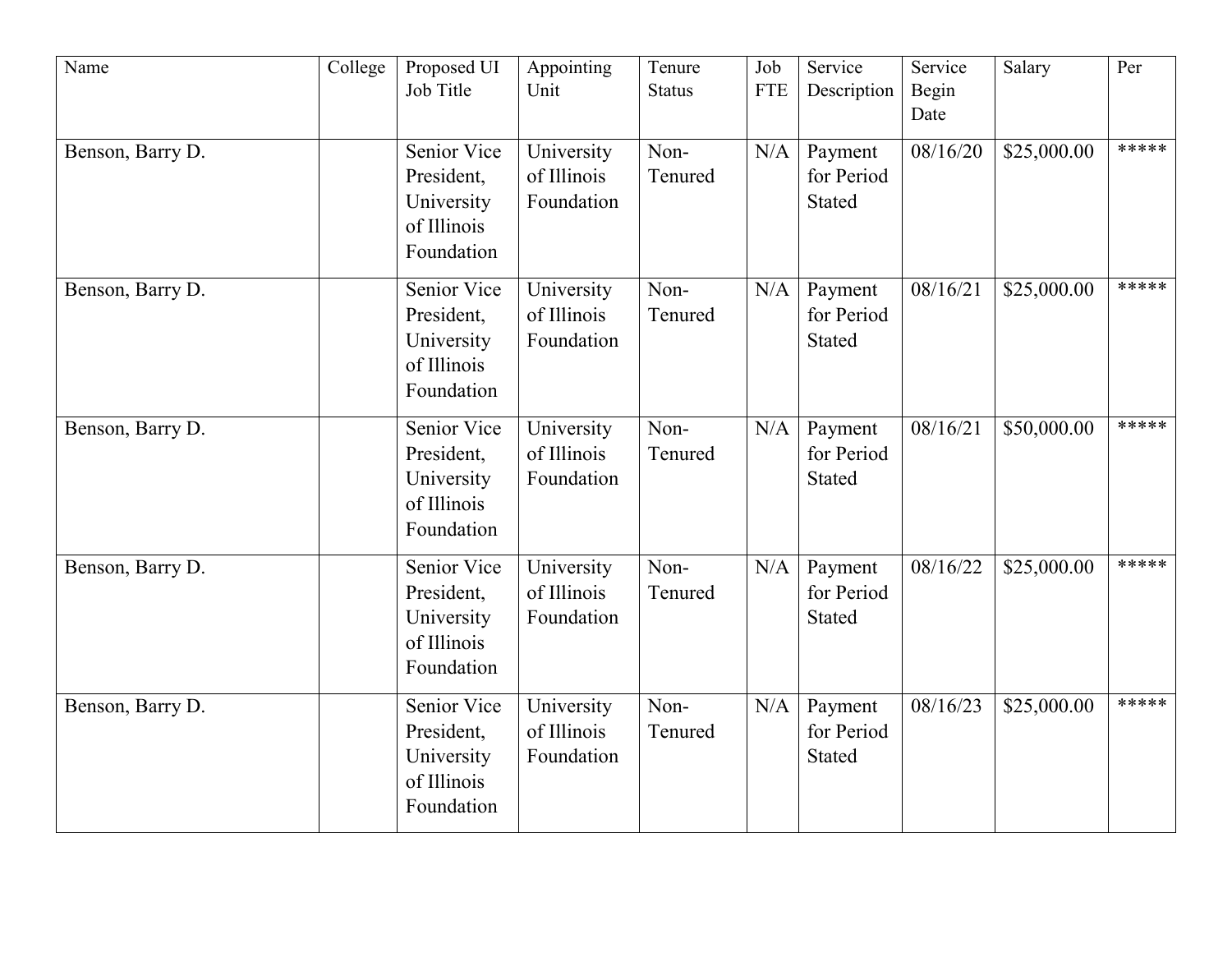| Name             | College | Proposed<br>UI Job Title                                                | Appointing<br>Unit                      | Tenure<br><b>Status</b> | Job<br><b>FTE</b> | Service<br>Description          | Service<br>Begin<br>Date  | Salary       | Per   |
|------------------|---------|-------------------------------------------------------------------------|-----------------------------------------|-------------------------|-------------------|---------------------------------|---------------------------|--------------|-------|
| Benson, Barry D. |         | Senior<br>Vice<br>President,<br>University<br>of Illinois<br>Foundation | University<br>of Illinois<br>Foundation | Non-<br>Tenured         | N/A               | Payment<br>for Period<br>Stated | 08/16/24                  | \$25,000.00  | ***** |
|                  |         |                                                                         |                                         |                         |                   |                                 | Total<br>Annual<br>Salary | \$351,680.50 | Year  |

\*\*Salary reflected is for specific range of service dates

\*\*\*Salary for one month of summer service during each summer of appointment as Head/Chair/Director

\*\*\*\*Salary for two months of summer service during each summer of appointment as Head/Chair/Director

\*\*\*\*\*Annual performance incentive/retention payments, if applicable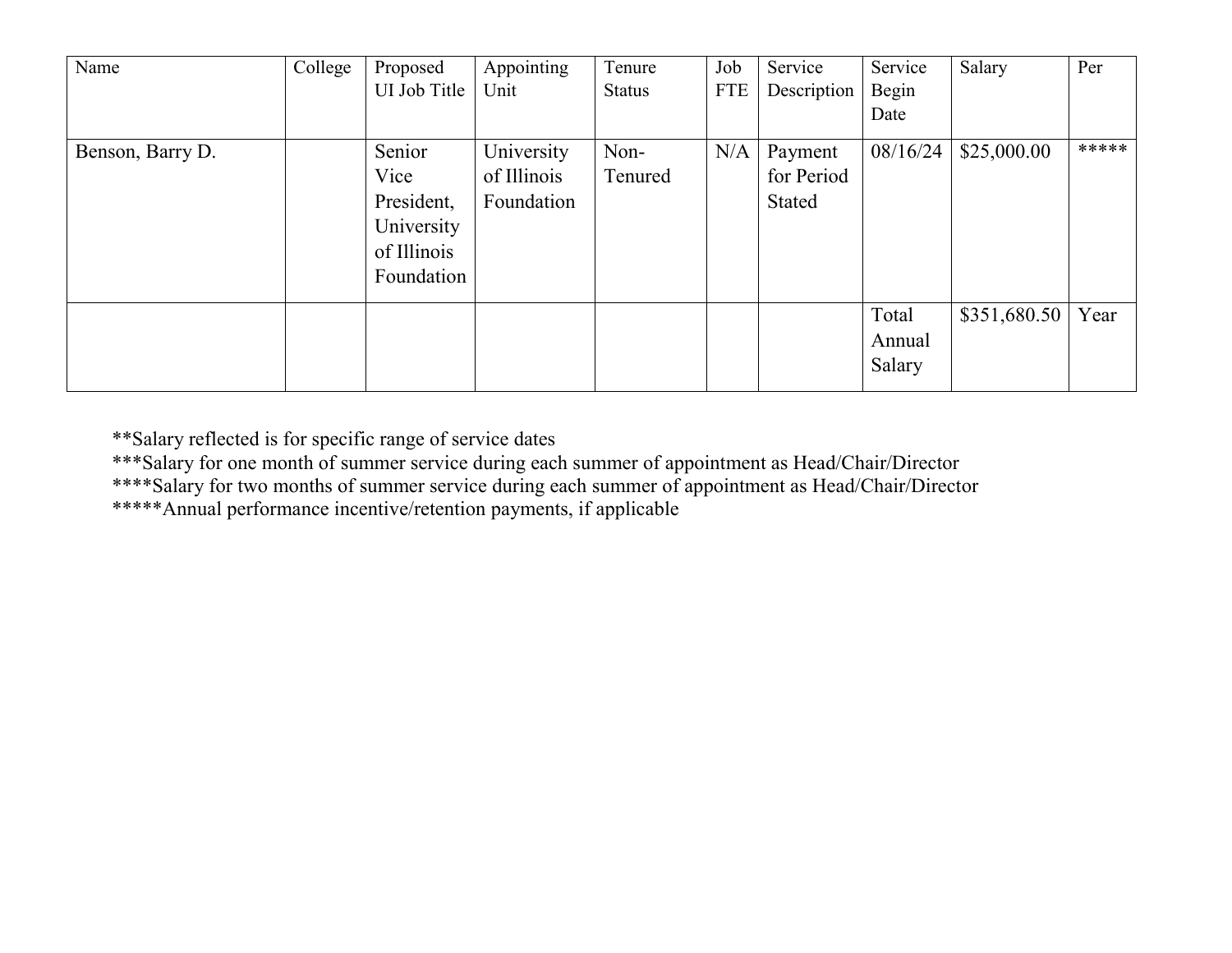### Administrative Professional New Hires Chicago

Faculty appointments noted, when appropriate. Submitted to the Board of Trustees November 12, 2020

| Name                                | College                                           | Proposed<br>UI Job Title | Appointing<br>Unit                            | <b>Tenure Status</b>     | Job<br><b>FTE</b> | Service<br>Description | Service<br>Begin<br>Date                | Salary       | Per  |
|-------------------------------------|---------------------------------------------------|--------------------------|-----------------------------------------------|--------------------------|-------------------|------------------------|-----------------------------------------|--------------|------|
| DeBerry-<br>Spence,<br><b>Benet</b> | College of<br><b>Business</b><br>Administration   | Head                     | Marketing                                     | Non-Tenured              | 0.00              | Academic<br>Year       | 11/13/2020                              | \$20,061.00  | year |
| *DeBerry-<br>Spence,<br>Benet       | College of<br><b>Business</b><br>Administration   | Professor                | Marketing                                     | <b>Indefinite Tenure</b> | 1.00              | Academic<br>Year       | 11/13/2020                              | \$250,000.00 | year |
|                                     |                                                   |                          |                                               |                          |                   |                        | <b>Total</b><br>Annual<br><b>Salary</b> | \$270,061.00 | year |
| Stieff,<br><b>Mike</b>              | College of<br><b>Liberal Arts</b><br>and Sciences | Co-Director              | Learning<br>Sciences<br>Research<br>Institute | Non-Tenured              | 0.00              | Academic<br>Year       | 11/13/2020                              | \$6,000.00   | year |
| *Stieff,<br>Mike                    | College of<br><b>Liberal Arts</b><br>and Sciences | Professor                | Chemistry                                     | <b>Indefinite Tenure</b> | 1.00              | Academic<br>Year       | 11/13/2020                              | \$157,000.00 | year |
| Stieff, Mike                        | College of<br><b>Liberal Arts</b><br>and Sciences | Professor                | Psychology                                    | Non-Tenured              | $\overline{0.00}$ | Academic<br>Year       | 11/13/2020                              | \$0.00       | year |
| Stieff, Mike                        | College of<br><b>Liberal Arts</b><br>and Sciences | Professor                | Learning<br>Sciences<br>Research<br>Institute | Non-Tenured              | $\overline{0.00}$ | Academic<br>Year       | 11/13/2020                              | \$0.00       | year |
|                                     |                                                   |                          |                                               |                          |                   |                        | <b>Total</b><br>Annual<br><b>Salary</b> | \$163,000.00 | year |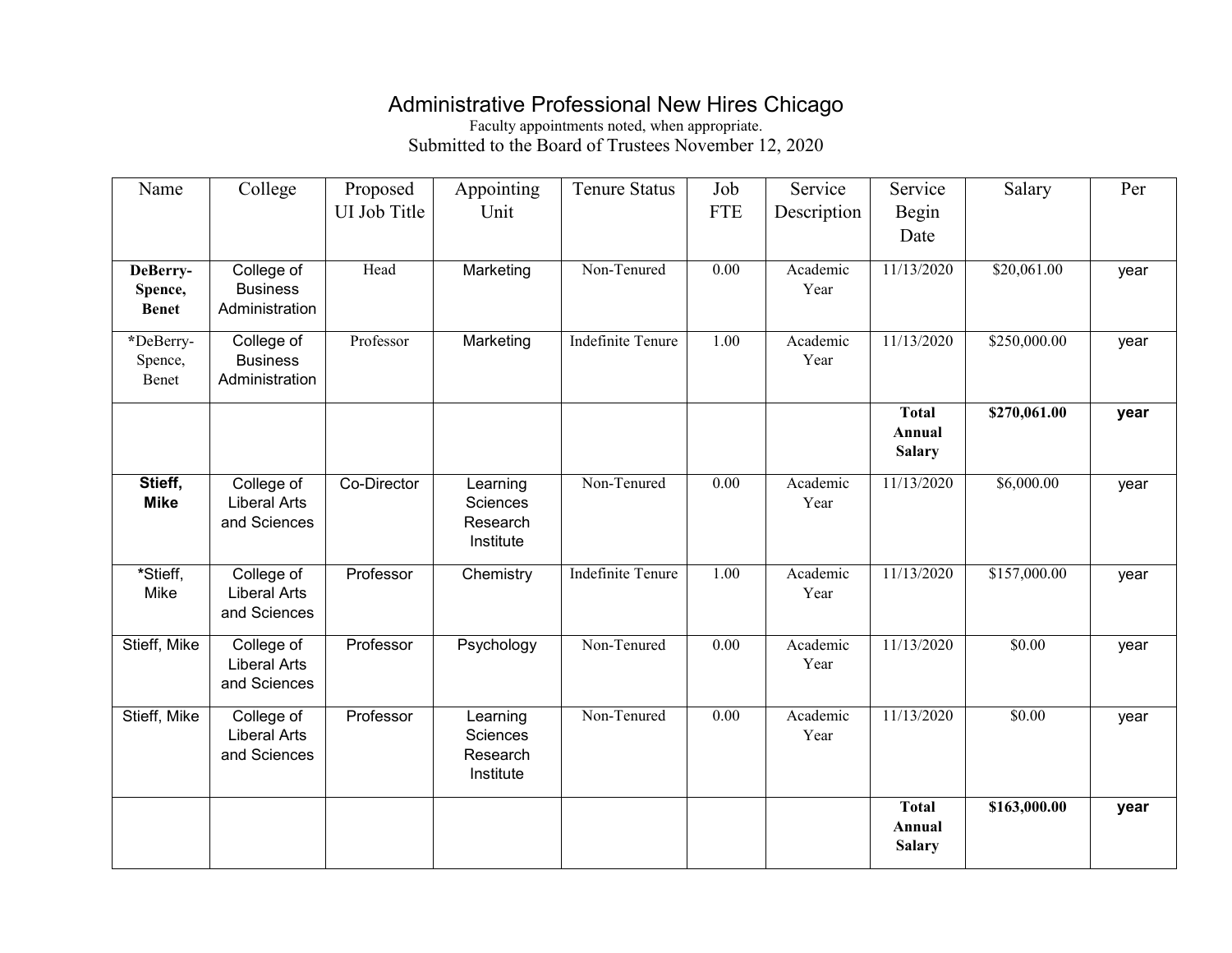| Name                            | College                                                          | Proposed<br>UI Job Title   | Appointing<br>Unit                                        | <b>Tenure Status</b>     | Job<br><b>FTE</b> | Service<br>Description | Service<br>Begin<br>Date                | Salary       | Per  |
|---------------------------------|------------------------------------------------------------------|----------------------------|-----------------------------------------------------------|--------------------------|-------------------|------------------------|-----------------------------------------|--------------|------|
| Superfine,<br><b>Alison May</b> | College of<br><b>Liberal Arts</b><br>and Sciences                | Co-Director                | Learning<br>Sciences<br>Research<br>Institute             | Non-Tenured              | $\overline{0.00}$ | Academic<br>Year       | 11/13/2020                              | \$6,000.00   | year |
| *Superfine,<br>Alison May       | College of<br><b>Liberal Arts</b><br>and Sciences                | Professor                  | Mathematics,<br>Statistics and<br>Computer<br>Science     | <b>Indefinite Tenure</b> | 1.00              | Academic<br>Year       | 11/13/2020                              | \$157,000.00 | year |
| Superfine,<br>Alison May        | College of<br><b>Liberal Arts</b><br>and Sciences                | Professor                  | Learning<br>Sciences<br>Research<br>Institute             | Non-Tenured              | 0.00              | Academic<br>Year       | 11/13/2020                              | \$0.00       | year |
| Superfine,<br>Alison May        | College of<br><b>Liberal Arts</b><br>and Sciences                | Departmental<br>Affiliate  | Curriculum and<br>Instruction,<br>College of<br>Education | Non-Tenured              | 0.00              | Academic<br>Year       | 11/13/2020                              | \$0.00       | year |
|                                 |                                                                  |                            |                                                           |                          |                   |                        | <b>Total</b><br>Annual<br><b>Salary</b> | \$163,000.00 | year |
| Kitajewski,<br>Jan              | Office of the<br>Vice<br>Chancellor for<br><b>Health Affairs</b> | Director,<br>Cancer Center | <b>Cancer Center</b>                                      | Non-Tenured              | 0.00              | 12-Month               | 11/13/2020                              | \$174,000.00 | year |
| Kitajewski,<br>Jan              | Office of the<br>Vice<br>Chancellor for<br><b>Health Affairs</b> | Head                       | Physiology and<br>Biophysics                              | Non-Tenured              | 0.00              | 12-Month               | 11/13/2020                              | \$50,000.00  | year |
| *Kitajewski,<br>Jan             | Office of the<br>Vice<br>Chancellor for<br><b>Health Affairs</b> | Professor                  | Physiology and<br><b>Biophysics</b>                       | <b>Indefinite Tenure</b> | 1.00              | 12-Month               | 11/13/2020                              | \$348,000.00 | year |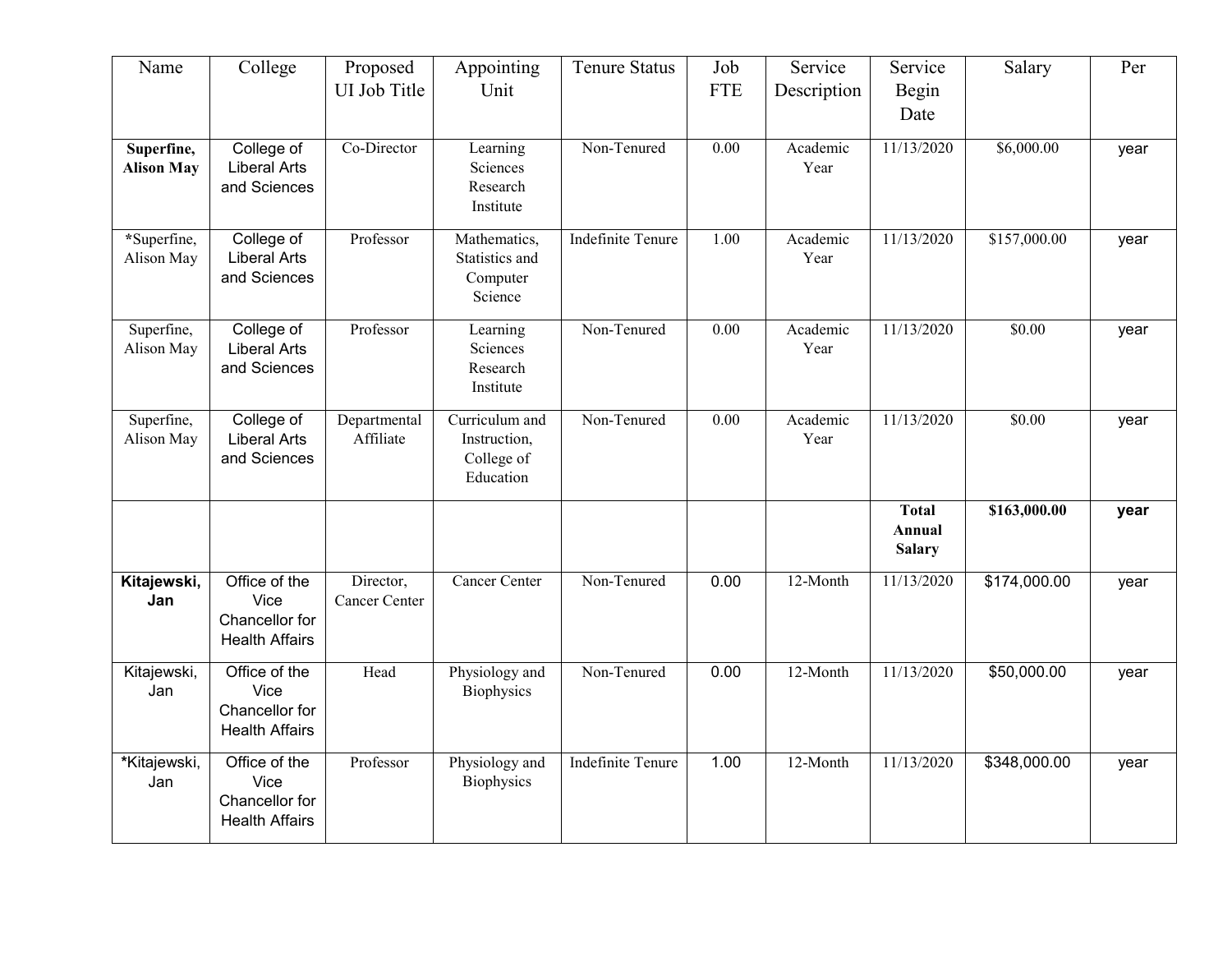| Name                 | College                                                          | Proposed<br>UI Job Title                                                                    | Appointing<br>Unit                                 | Tenure Status | Job<br><b>FTE</b> | Service<br>Description | Service<br>Begin                        | Salary       | Per  |
|----------------------|------------------------------------------------------------------|---------------------------------------------------------------------------------------------|----------------------------------------------------|---------------|-------------------|------------------------|-----------------------------------------|--------------|------|
|                      |                                                                  |                                                                                             |                                                    |               |                   |                        | Date                                    |              |      |
| Kitajewski,<br>Jan   | Office of the<br>Vice<br>Chancellor for<br><b>Health Affairs</b> | Sweeney<br><b>Basic Science</b><br>Professor                                                | Physiology and<br>Biophysics                       | Non-Tenured   | 0.00              | 12-Month               | 11/13/2020                              | \$0.00       | year |
|                      |                                                                  |                                                                                             |                                                    |               |                   |                        | <b>Total</b><br>Annual<br><b>Salary</b> | \$572,000.00 | year |
| Riley,<br>Matthew L. | Office of the<br>Vice<br>Chancellor for<br>Innovation            | Associate<br>Vice<br>Chancellor<br>for<br>Innovation<br>and Chief<br>Information<br>Officer | Academic<br>Computing &<br>Communication<br>Center | Non-Tenured   | 1.00              | 12-Month               | 12/01/2020                              | \$240,000.00 | year |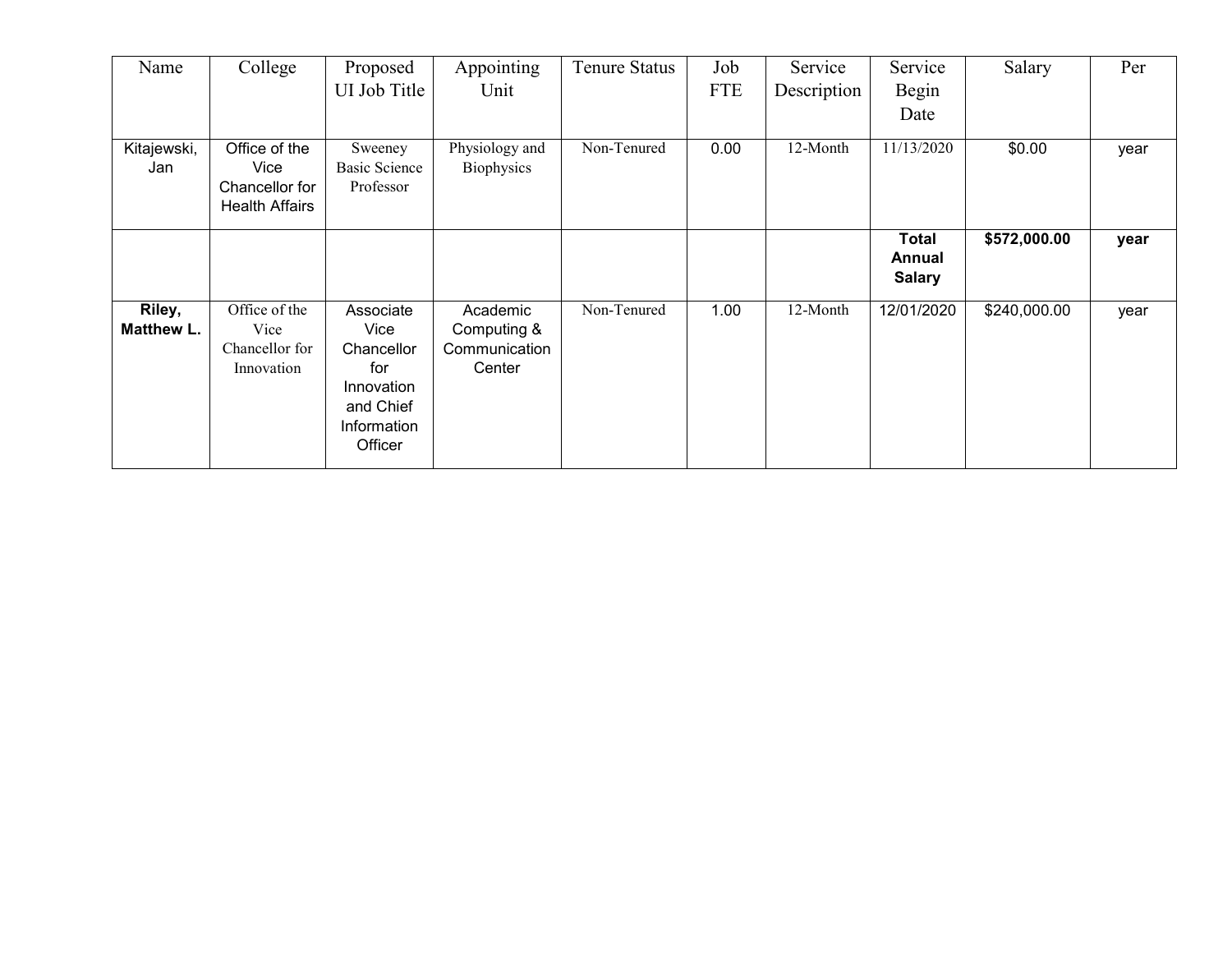#### Administrative Professional New Hires Springfield

Faculty appointments noted, when appropriate. Submitted to the Board of Trustees November 12, 2020

| Name             | College                   | Proposed UI Job     | Appointing     | Tenure        | Job        | Service     | Service       | Salary      | Per  |
|------------------|---------------------------|---------------------|----------------|---------------|------------|-------------|---------------|-------------|------|
|                  |                           | Title               | Unit           | <b>Status</b> | <b>FTE</b> | Description | Begin Date    |             |      |
| Johnson,         | Office of the Provost and | Director of Science | Vice           | Non-          | 0.00       | Academic    | 11/13/2020    | \$4,725.00  | year |
| <b>Stephen R</b> | Vice Chancellor for       | Laboratories        | Chancellor for | Tenured       |            | Year        |               |             |      |
|                  | <b>Academic Affairs</b>   |                     | Academic       |               |            |             |               |             |      |
|                  |                           |                     | Affairs        |               |            |             |               |             |      |
| *Johnson,        | Office of the Provost and | Associate Professor | Chemistry      | Indefinite    | 00.1       | Academic    | 08/16/2020    | \$66,402.00 | year |
| Stephen R        | Vice Chancellor for       |                     |                | Tenure        |            | Year        |               |             |      |
|                  | Academic Affairs          |                     |                |               |            |             |               |             |      |
|                  |                           |                     |                |               |            |             | <b>Total</b>  | \$71,127.00 | year |
|                  |                           |                     |                |               |            |             | Annual        |             |      |
|                  |                           |                     |                |               |            |             | <b>Salary</b> |             |      |

### Administrative Professional New Hires University Administration

Faculty appointments noted, when appropriate. Submitted to the Board of Trustees November 12, 2020

| Name                  | College        | Proposed UI     | <b>Appointing Unit</b> | Tenure        | Job        | Service     | Service Begin | Salary       | Per  |
|-----------------------|----------------|-----------------|------------------------|---------------|------------|-------------|---------------|--------------|------|
|                       |                | Job Title       |                        | <b>Status</b> | <b>FTE</b> | Description | Date          |              |      |
| Laroe, John           | University     | Assistant       | University             | N/A           | 1.00       | 12-Month    | 11/16/2020    | \$135,582.04 | vear |
| М.                    | Accounting and | Controller      | Accounting and         |               |            |             |               |              |      |
|                       | Financial      |                 | Financial              |               |            |             |               |              |      |
|                       | Reporting      |                 | Reporting              |               |            |             |               |              |      |
| McCarthy,             | University     | Assistant       | University             | N/A           | 1.00       | 12-Month    | 11/16/2020    | \$138,666.04 | year |
| <b>Phillip Joseph</b> | Accounting and | Controller      | Accounting and         |               |            |             |               |              |      |
|                       | Financial      |                 | Financial              |               |            |             |               |              |      |
|                       | Reporting      |                 | Reporting              |               |            |             |               |              |      |
| Quinlan,              | University     | Director of     | University             | N/A           | 1.00       | 12-Month    | 11/16/2020    | \$125,000.00 | vear |
| Karen Jean            | Counsel        | Operations      | Counsel                |               |            |             |               |              |      |
|                       |                | and Strategic   |                        |               |            |             |               |              |      |
|                       |                | <b>Services</b> |                        |               |            |             |               |              |      |
| Roberts,              | Treasury       | Director, Cash  | Treasury               | N/A           | 1.00       | 12-Month    | 11/16/2020    | \$120,000.00 | year |
| Nicole M.             | Operations     | Management      | Operations             |               |            |             |               |              |      |
|                       |                |                 |                        |               |            |             |               |              |      |

\*No student trustee may vote on those items marked with an asterisk

\*\*Salary reflected is for specific range of service dates

\*\*\*Salary for two months of summer service during each summer of appointment as Head/Chair/Director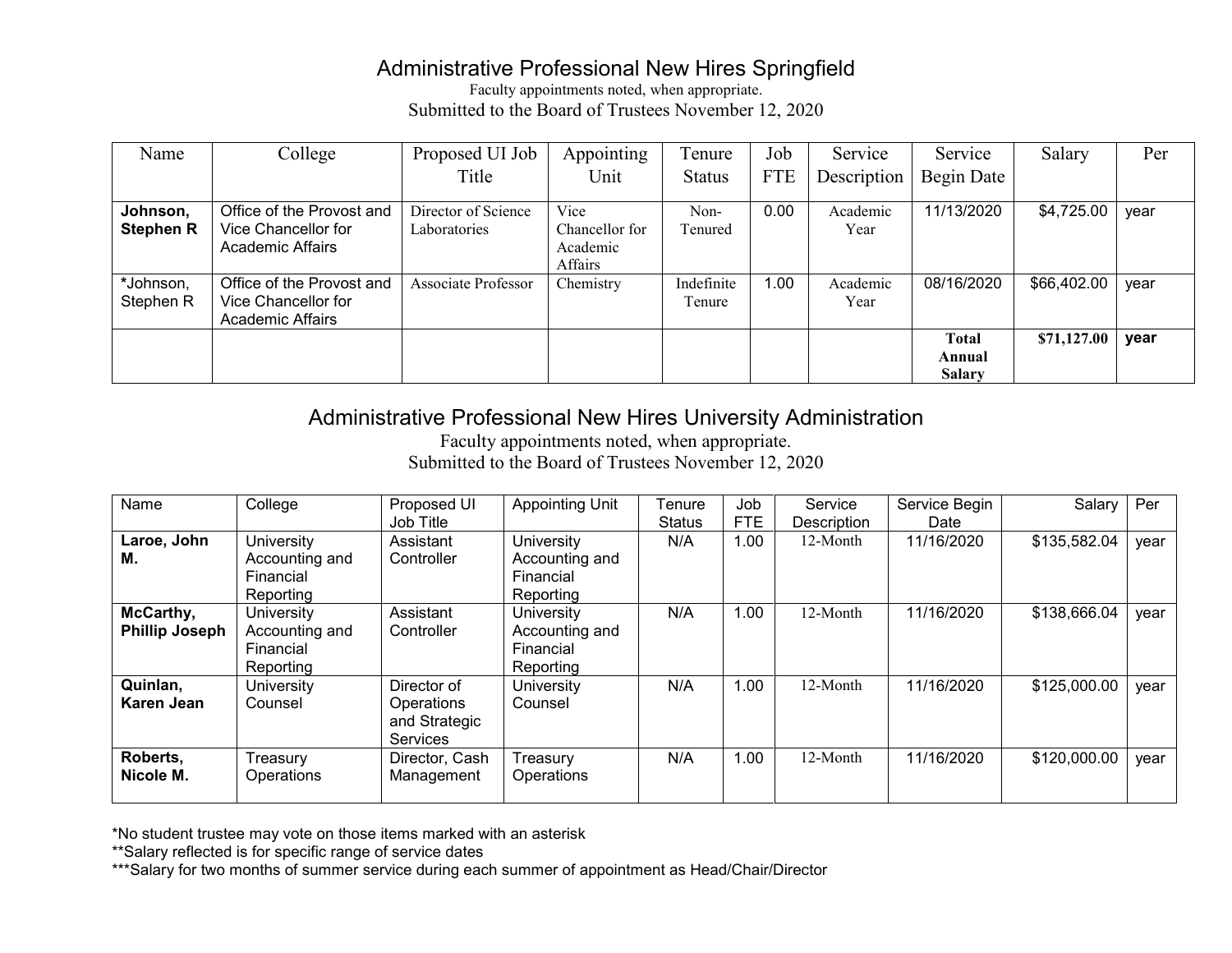#### Intercollegiate Athletics New Multi-Year Contracts Urbana Submitted to the Board of Trustees November 12, 2020

*Table 1Division of Intercollegiate Athletics New Multi-Year Contracts*

| Name              | Job Title                                                 | Multi-Year<br><b>Contract Begin</b><br>Date | Multi-Year<br><b>Contract End</b><br>Date | Job<br><b>FTE</b> | Service<br>Description          | <b>Annual Salary</b> | <b>Contract Year</b>      |
|-------------------|-----------------------------------------------------------|---------------------------------------------|-------------------------------------------|-------------------|---------------------------------|----------------------|---------------------------|
| Fletcher, Kilee N | <b>Assistant Strength</b><br>Coach, Women's<br>Basketball | 11/13/2020                                  |                                           | 1.00              | <b>Athletics Year-</b><br>Round | \$85,000.00          | 11/13/2020-<br>04/30/2021 |
|                   |                                                           |                                             |                                           | 1.00              | <b>Athletics Year-</b><br>Round | \$95,000.00          | 05/01/2021-<br>04/30/2022 |
|                   |                                                           |                                             |                                           | 1.00              | <b>Athletics Year-</b><br>Round | \$105,000.00         | 05/01/2022-<br>04/30/2023 |
|                   |                                                           |                                             |                                           | 1.00              | <b>Athletics Year-</b><br>Round | \$115,000.00         | 05/01/2023-<br>04/30/2024 |
|                   |                                                           |                                             | 04/30/2025                                | 1.00              | <b>Athletics Year-</b><br>Round | \$125,000.00         | 05/01/2024-<br>04/30/2025 |

### Intercollegiate Athletics Multi-Year Contract Extensions Urbana

Submitted to the Board of Trustees November 12, 2020

*Table 2 Division of Intercollegiate Athletics Multi-Year Contract Extensions*

| Name           | Job Title         | Multi-Year            | Multi-Year          | Job        | Service                | <b>Annual Salary</b> | <b>Contract Year</b> |
|----------------|-------------------|-----------------------|---------------------|------------|------------------------|----------------------|----------------------|
|                |                   | <b>Contract Begin</b> | <b>Contract End</b> | <b>FTE</b> | Description            |                      |                      |
|                |                   | Date                  | Date                |            |                        |                      |                      |
| Fletcher, Adam | Head Strength     | 11/13/2020            |                     | 1.00       | <b>Athletics Year-</b> | \$275,000.00         | 11/13/2020-          |
|                | Coach, Men's      |                       |                     |            | Round                  |                      | 04/30/2021           |
|                | <b>Basketball</b> |                       |                     |            |                        |                      |                      |
|                |                   |                       |                     | 1.00       | <b>Athletics Year-</b> | \$325,000.00         | 05/01/2021-          |
|                |                   |                       |                     |            | Round                  |                      | 04/30/2022           |
|                |                   |                       |                     | 0.001      | <b>Athletics Year-</b> | \$350,000.00         | 05/01/2022-          |
|                |                   |                       |                     |            | Round                  |                      | 04/30/2023           |
|                |                   |                       |                     | 1.00       | <b>Athletics Year-</b> | \$375,000.00         | 05/01/2023-          |
|                |                   |                       |                     |            | Round                  |                      | 04/30/2024           |
|                |                   |                       | 04/30/2025          | 1.00       | <b>Athletics Year-</b> | \$400,000.00         | 05/01/2024-          |
|                |                   |                       |                     |            | Round                  |                      | 04/30/2025           |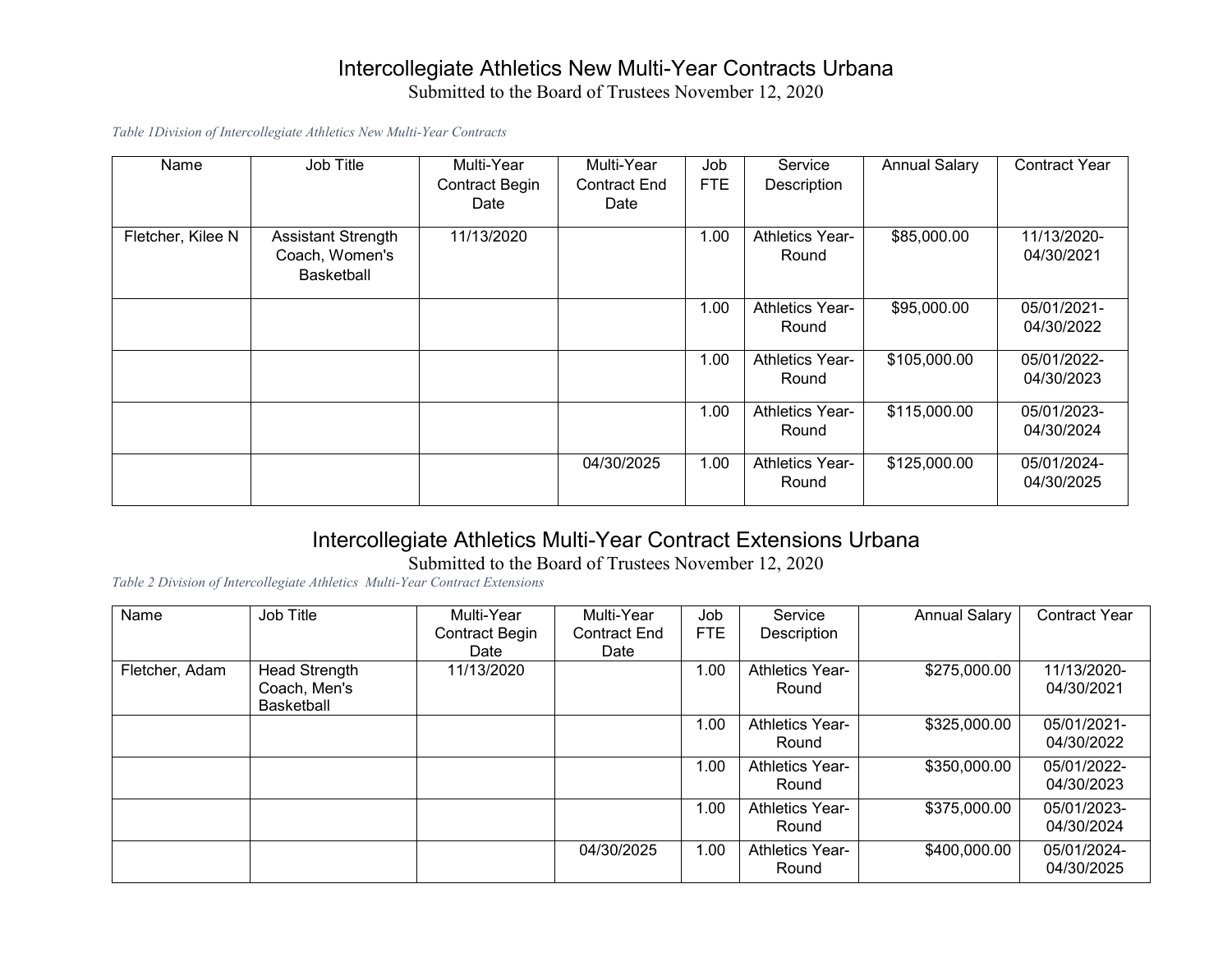### Addendum Items Faculty New Hires Urbana

| Name                                          | College                                                                  | Proposed<br>UI Job<br>Title                                               | Appointing<br>Unit                                   | Tenure<br><b>Status</b>                                     | Job<br><b>FTE</b> | Service<br>Description                      | Service<br>Begin Date                                | Salary                     | per             | Previously<br>approved |
|-----------------------------------------------|--------------------------------------------------------------------------|---------------------------------------------------------------------------|------------------------------------------------------|-------------------------------------------------------------|-------------------|---------------------------------------------|------------------------------------------------------|----------------------------|-----------------|------------------------|
| Oleschuk,<br><b>Merin</b><br><b>Christine</b> | College of<br>Agricultural,<br>Consumer and<br>Environmental<br>Sciences | Assistant<br>Professor                                                    | Human<br>Development<br>and Family<br><b>Studies</b> | Probationary,<br>$Yf + 1$<br>Initial/partial<br><b>Term</b> | 1.00              | Academic<br>Year                            | 08/16/2020<br>01/16/2021                             | \$73,000.00                | year            | <b>Jul 2020</b>        |
| Oleschuk,<br>Merin<br>Christine               | College of<br>Agricultural,<br>Consumer and<br>Environmental<br>Sciences | Assistant<br>Professor                                                    | Human<br>Development<br>and Family<br><b>Studies</b> | Probationary,<br>Yr <sub>1</sub>                            | 1.00              | Academic<br>Year                            | 08/16/20201                                          | \$73,000.00                | year            |                        |
| Ocasio,<br>William<br><b>Cristobal</b>        | <b>Gies College</b><br>of Business                                       | Professor                                                                 | <b>Business</b><br>Administration                    | Summer<br>Appointment                                       | 1.00              | Salary for<br><b>Period Stated</b>          | 07/01/2020<br>08/15/2020<br>06/16/2020<br>08/15/2020 | \$62,333.33<br>\$83,111.11 | year<br>$\star$ | <b>May 2020</b>        |
| Ocasio,<br>William<br>Cristobal               | Gies College<br>of Business                                              | Professor                                                                 | <b>Business</b><br>Administration                    | Indefinite<br>Tenure                                        | 1.00              | Academic<br>Year                            | 08/16/2020                                           | \$359,000.00               | year            | May 2020               |
| Ocasio,<br>William<br>Cristobal               | <b>Gies College</b><br>of Business                                       | James F.<br>Towey<br>Professor of<br><b>Business</b><br>and<br>Leadership | Gies College of<br><b>Business</b>                   | Non-Tenured                                                 | 0.00              | Academic<br>Year                            | 08/16/2020                                           | \$15,000.00                | year            | May 2020               |
| Ocasio,<br>William<br>Cristobal               | Gies College<br>of Business                                              | Director,<br>Illinois<br>Strategic<br>Organization<br>Initiative          | Gies College of<br><b>Business</b>                   | Non-Tenured                                                 | 0.00              | Academic<br>Year<br>Twelve-<br><b>Month</b> | 08/16/2020                                           | \$20,000.00                | year            | May 2020               |
|                                               |                                                                          |                                                                           |                                                      |                                                             |                   |                                             | <b>Total</b><br><b>Annual</b><br><b>Salary</b>       | \$394,000.00               | year            |                        |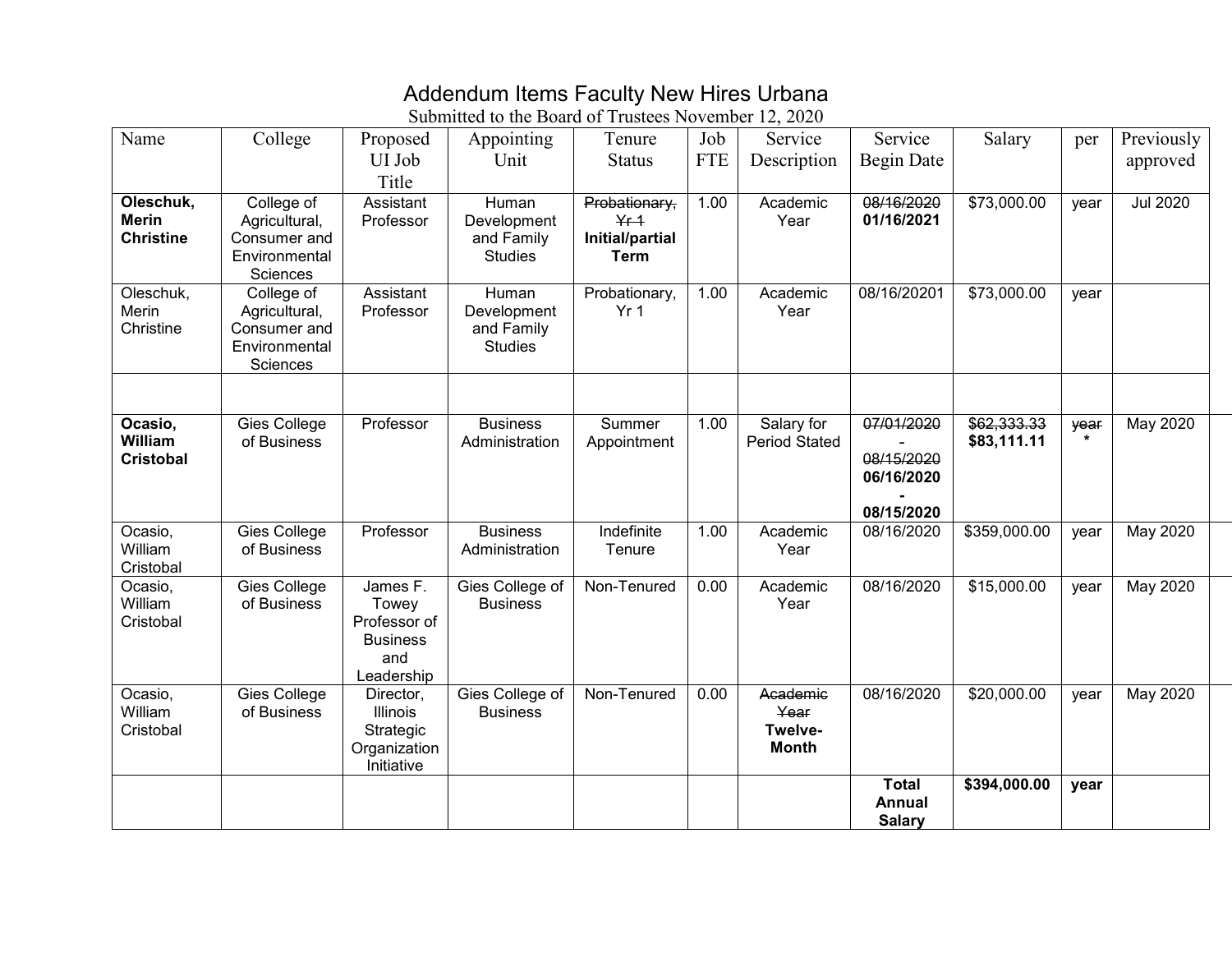| Name                                           | College                                           | Proposed<br>UI Job<br>Title | Appointing<br>Unit                                                                                                            | Tenure<br><b>Status</b>                                            | Job<br><b>FTE</b> | Service<br>Description | Service<br><b>Begin Date</b>                   | Salary       | per  | Previously<br>approved |
|------------------------------------------------|---------------------------------------------------|-----------------------------|-------------------------------------------------------------------------------------------------------------------------------|--------------------------------------------------------------------|-------------------|------------------------|------------------------------------------------|--------------|------|------------------------|
| Wang,<br>Yuxiong                               | Grainger<br>College of<br>Engineering             | Assistant<br>Professor      | Computer<br>Science                                                                                                           | Probationary,<br>Yr <sub>1</sub>                                   | 1.00              | Academic<br>Year       | 08/16/2020<br>08/19/2020                       | \$125,000.00 | year | <b>Jul 2020</b>        |
|                                                |                                                   |                             |                                                                                                                               |                                                                    |                   |                        |                                                |              |      |                        |
| <b>Novoa</b><br>Echaurren,<br>Magdalena<br>Paz | <b>College of Fine</b><br>and Applied<br>Arts     | Assistant<br>Professor      | Urban and<br>Regional<br>Planning                                                                                             | Probationary,<br>Yr <sub>1</sub>                                   | 1.00              | Academic<br>Year       | 08/16/2020<br>08/18/2020                       | \$72,000.00  | year | <b>Jul 2020</b>        |
|                                                |                                                   |                             |                                                                                                                               |                                                                    |                   |                        |                                                |              |      |                        |
| Lueg,<br><b>Christopher</b><br><b>Peter</b>    | School of<br>Information<br>Sciences              | Professor                   | School of<br>Information<br>Sciences                                                                                          | Indefinite<br>Tenure                                               | 1.00              | Academic<br>Year       | 08/16/2020<br>08/16/2021                       | \$135,000.00 | year | Jan 2020               |
|                                                |                                                   |                             |                                                                                                                               |                                                                    |                   |                        |                                                |              |      |                        |
| Auerbach,<br><b>Benjamin</b><br><b>David</b>   | College of<br><b>Liberal Arts</b><br>and Sciences | Assistant<br>Professor      | Molecular and<br>Integrative<br>Physiology,<br>School of<br>Molecular and<br>Cellular Biology                                 | Probationary,<br>$Yf + 1$<br><b>Initial/partial</b><br><b>Term</b> | 1.00              | Academic<br>Year       | 08/16/2020<br>11/16/2020                       | \$82,000.00  | year | May 2020               |
| Auerbach,<br>Benjamin<br>David                 | College of<br><b>Liberal Arts</b><br>and Sciences | Assistant<br>Professor      | Molecular and<br>Integrative<br>Physiology,<br>School of<br>Molecular and<br>Cellular Biology                                 | Probationary,<br>Yr <sub>1</sub>                                   | 1.00              | Academic<br>Year       | 08/16/2021                                     | \$82,000.00  | year |                        |
| Auerbach,<br>Benjamin<br>David                 | College of<br><b>Liberal Arts</b><br>and Sciences | Assistant<br>Professor      | <b>Beckman</b><br>Institute for<br>Advanced<br>Science and<br>Technology,<br>Office of the<br>Vice Chancellor<br>for Research | Non-Tenured                                                        | 0.00              | Academic<br>Year       | 08/16/2020<br>11/16/2020                       | \$0.00       | year | <b>May 2020</b>        |
|                                                |                                                   |                             |                                                                                                                               |                                                                    |                   |                        | <b>Total</b><br><b>Annual</b><br><b>Salary</b> | \$82,000.00  | year |                        |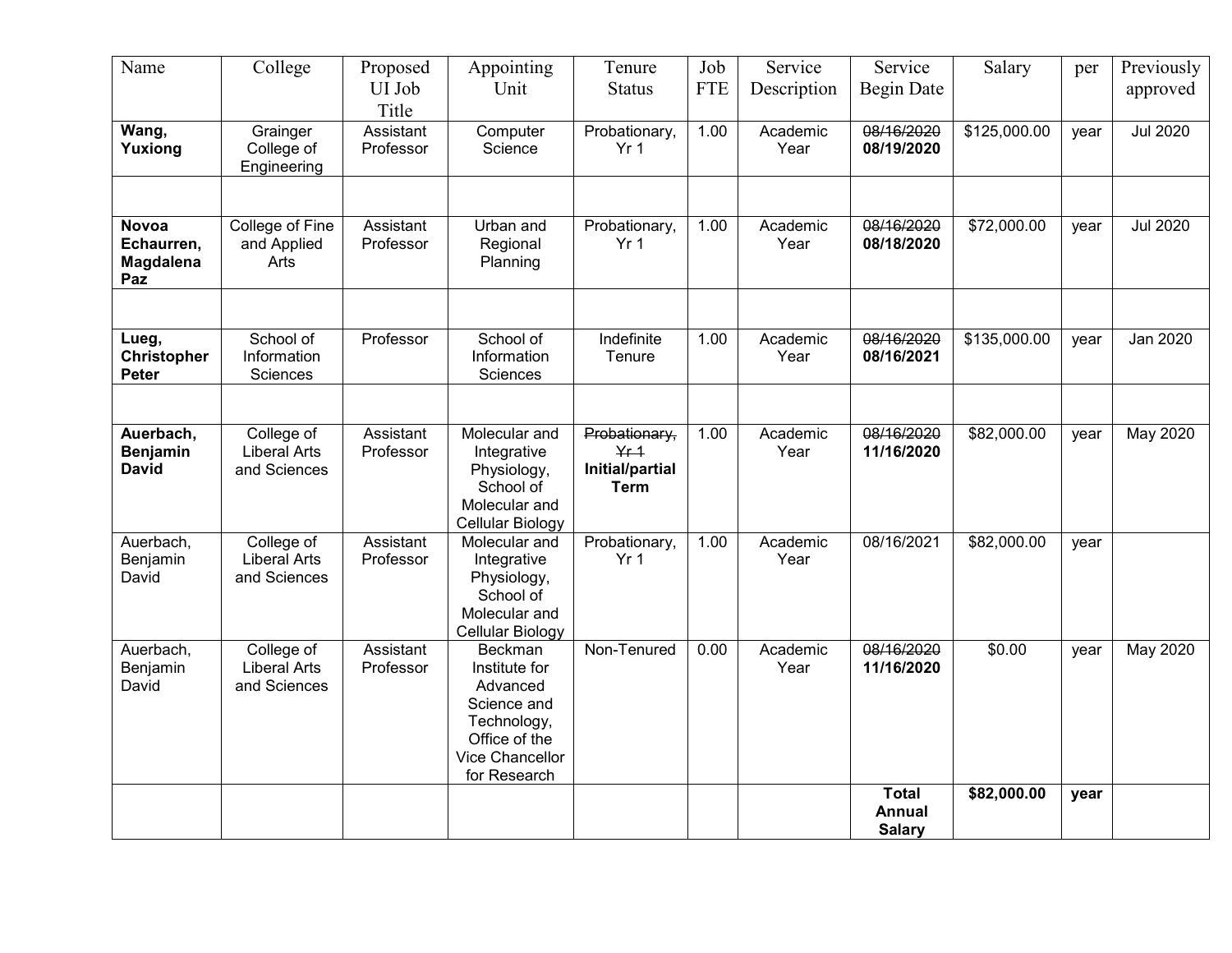| Name                                       | College                                           | Proposed<br>UI Job<br>Title   | Appointing<br>Unit                                                     | Tenure<br><b>Status</b>          | Job<br><b>FTE</b> | Service<br>Description             | Service<br>Begin Date    | Salary                     | per   | Previously<br>approved |
|--------------------------------------------|---------------------------------------------------|-------------------------------|------------------------------------------------------------------------|----------------------------------|-------------------|------------------------------------|--------------------------|----------------------------|-------|------------------------|
| Backlund,<br><b>Mikael P</b><br>Paul       | College of<br><b>Liberal Arts</b><br>and Sciences | Assistant<br>Professor        | Chemistry,<br>School of<br>Chemical<br>Sciences                        | Summer<br>Appointment            | 1.00              | Salary for<br><b>Period Stated</b> | 08/01/20-<br>08/15/2020  | \$4,393.94                 | $***$ | <b>Jul 2020</b>        |
| Backlund,<br>Mikael P<br>Paul              | College of<br><b>Liberal Arts</b><br>and Sciences | Assistant<br>Professor        | Chemistry,<br>School of<br>Chemical<br>Sciences                        | Probationary,<br>Yr <sub>1</sub> | 1.00              | Academic<br>Year                   | 08/16/2020               | \$87,000.00                | year  | <b>Jul 2020</b>        |
|                                            |                                                   |                               |                                                                        |                                  |                   |                                    |                          |                            |       |                        |
| Newman,<br>Adam L Lee                      | College of<br><b>Liberal Arts</b><br>and Sciences | Assistant<br>Professor        | Religion,<br>School of<br>Literatures,<br>Cultures, and<br>Linguistics | Probationary,<br>Yr <sub>1</sub> | 1.00              | Academic<br>Year                   | 08/16/2020               | \$72,000.00                | year  | <b>Jul 2020</b>        |
|                                            |                                                   |                               |                                                                        |                                  |                   |                                    |                          |                            |       |                        |
| Nguyen,<br>Oanh Oahn<br><b>Thi Hoang</b>   | College of<br><b>Liberal Arts</b><br>and Sciences | Assistant<br>Professor        | <b>Mathematics</b>                                                     | Probationary,<br>Yr 1            | 1.00              | Academic<br>Year                   | 08/16/2020               | \$95,000.00                | year  | <b>Jul 2020</b>        |
|                                            |                                                   |                               |                                                                        |                                  |                   |                                    |                          |                            |       |                        |
| Wu,<br><b>Nicholas</b><br><b>Ching Hai</b> | College of<br><b>Liberal Arts</b><br>and Sciences | <b>Assistant</b><br>Professor | Biochemistry,<br>School of<br>Molecular and<br>Cellular Biology        | Initial/partial<br>Term          | 4.00              | Academic<br>Year                   | 11/01/2019               | \$82,000.00                | /yr   | Sep 2019<br>Nov 2019   |
| Wu, Nicholas<br>Ching Hai                  | College of<br><b>Liberal Arts</b><br>and Sciences | Assistant<br>Professor        | Biochemistry,<br>School of<br>Molecular and<br>Cellular Biology        | Probationary,<br>Yr <sub>1</sub> | 4.00<br>0.75      | Academic<br>Year                   | 08/16/2020<br>09/01/2020 | \$82,000.00<br>\$61,500.00 | /yr   | Sep 2019<br>Nov 2019   |
| Wu, Nicholas<br>Ching Hai                  | Carle Illinois<br>College of<br>Medicine          | Assistant<br>Professor        | Carle Illinois<br>College of<br>Medicine                               | Non-Tenured                      | 0.25              | Academic<br>Year                   | 09/01/2020               | \$20,500.00                | /yr   |                        |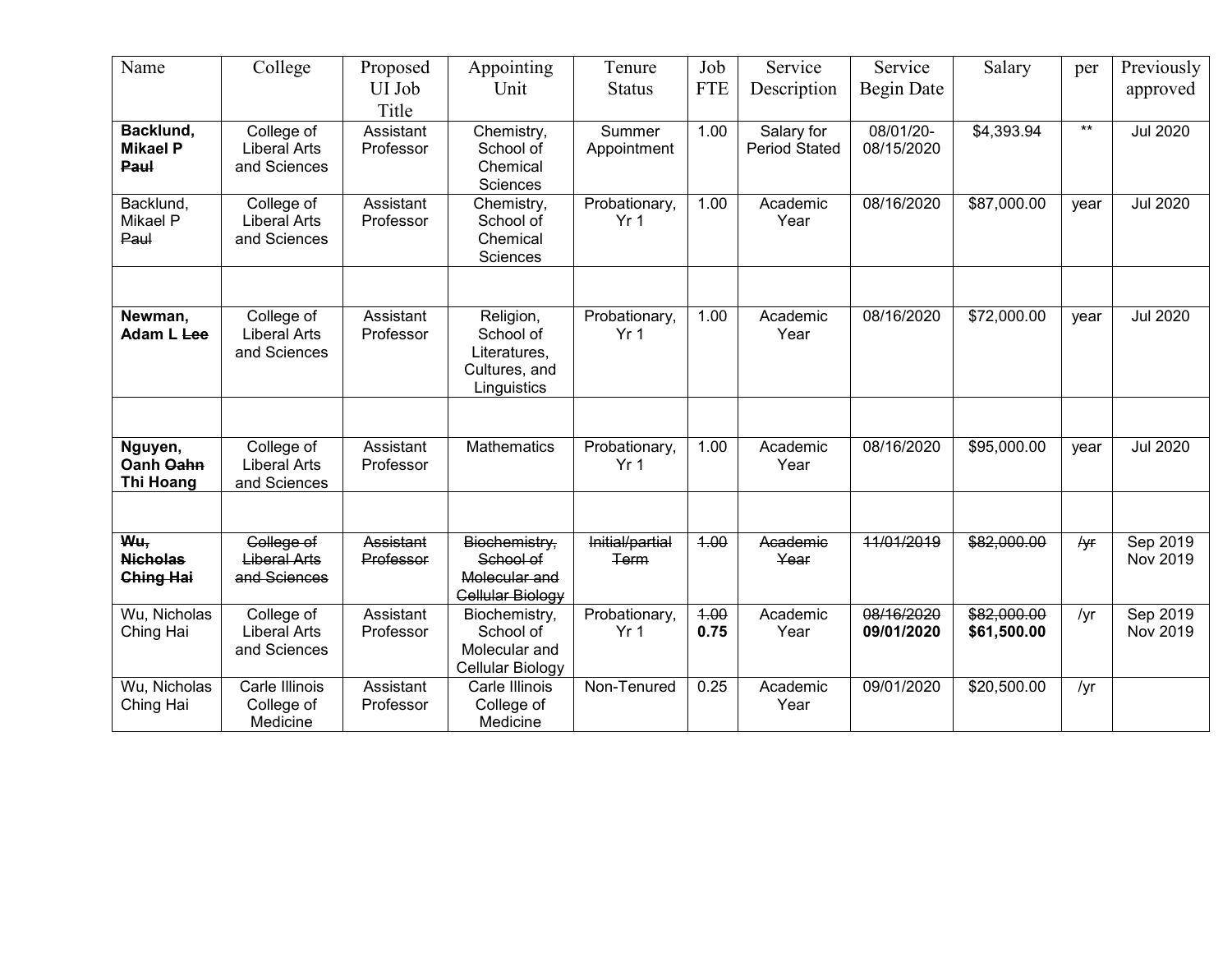| Name        | College      | Proposed  | Appointing        | Tenure        | Job        | Service     | Service       | Salary      | per  | Previously |
|-------------|--------------|-----------|-------------------|---------------|------------|-------------|---------------|-------------|------|------------|
|             |              | UI Job    | Unit              | <b>Status</b> | <b>FTE</b> | Description | Begin Date    |             |      | approved   |
|             |              | Title     |                   |               |            |             |               |             |      |            |
| Zhang,      | College of   | Assistant | Psychology        | Probationary, | 0.50       | Academic    | 08/16/2020    | \$41,250.00 | year | May 2020   |
| Susu        | Liberal Arts | Professor |                   | Yr 1          | 0.67       | Year        |               | \$55,275.00 |      |            |
|             | and Sciences |           |                   |               |            |             |               |             |      |            |
| Zhang, Susu | College of   | Assistant | <b>Statistics</b> | Probationary, | 0.50       | Academic    | 08/16/2020    | \$41,250.00 | year | May 2020   |
|             | Liberal Arts | Professor |                   | Yr 1          | 0.33       | Year        |               | \$27,225.00 |      |            |
|             | and Sciences |           |                   |               |            |             |               |             |      |            |
|             |              |           |                   |               |            |             | Total         | \$82,500.00 | year |            |
|             |              |           |                   |               |            |             | Annual        |             |      |            |
|             |              |           |                   |               |            |             | <b>Salary</b> |             |      |            |

### Addendum Items Faculty New Hires Chicago

| Name                                  | College                              | Proposed UI<br>Job Title                                                              | Appointing<br>Unit                         | Tenure<br><b>Status</b> | Job<br><b>FTE</b> | Service<br>Description | Service<br>Begin Date                   | Salary       | per  | Previously<br>approved |
|---------------------------------------|--------------------------------------|---------------------------------------------------------------------------------------|--------------------------------------------|-------------------------|-------------------|------------------------|-----------------------------------------|--------------|------|------------------------|
| Buhimschi,<br>Catalin<br><b>Sorin</b> | College of<br>Medicine               | Professor                                                                             | Obstetrics and<br>Gynecology               | Indefinite<br>Tenure    | 0.51              | 12-Month               | 07/27/2020<br>11/16/2020                | \$214,200.00 | vear | <b>Jul 2020</b>        |
| Buhimschi,<br>Catalin Sorin           | College of<br>Medicine               | Physician<br>Surgeon                                                                  | Obstetrics and<br>Gynecology               | Non-<br>Tenured         | 0.49              | 12-Month               | 07/27/2020<br>11/16/2020                | \$205,800.00 | year | <b>Jul 2020</b>        |
|                                       |                                      |                                                                                       |                                            |                         |                   |                        | <b>Total</b><br>Annual<br><b>Salary</b> | \$420,000.00 | year |                        |
|                                       |                                      |                                                                                       |                                            |                         |                   |                        |                                         |              |      |                        |
| Wang,<br>Xiaowei                      | College of<br>Medicine at<br>Chicago | Professor                                                                             | Pharmacology<br>& Regenerative<br>Medicine | Indefinite<br>Tenure    | 1.00              | 12-Month               | 10/16/20                                | \$230,000.00 | vear | Sep 2020               |
| Wang,<br>Xiaowei                      | College of<br>Medicine at<br>Chicago | Director of<br><b>Bioinformatics</b><br>Gore<br>Core Leader,<br><b>Bioinformatics</b> | <b>Cancer Center</b>                       | Non-Tenured             | 0.00              | 12-Month               | 10/16/20                                | \$10,000.00  | year | Sep 2020               |
| Wang,<br>Xiaowei                      | College of<br>Medicine at<br>Chicago | Department<br>Affiliate                                                               | Bioengineering                             | Non-Tenured             | 0.00              | 12-Month               | 10/16/20                                | \$0.00       | year | Sep 2020               |
|                                       |                                      |                                                                                       |                                            |                         |                   |                        | <b>Total</b><br>Annual<br><b>Salary</b> | \$240,000.00 | year |                        |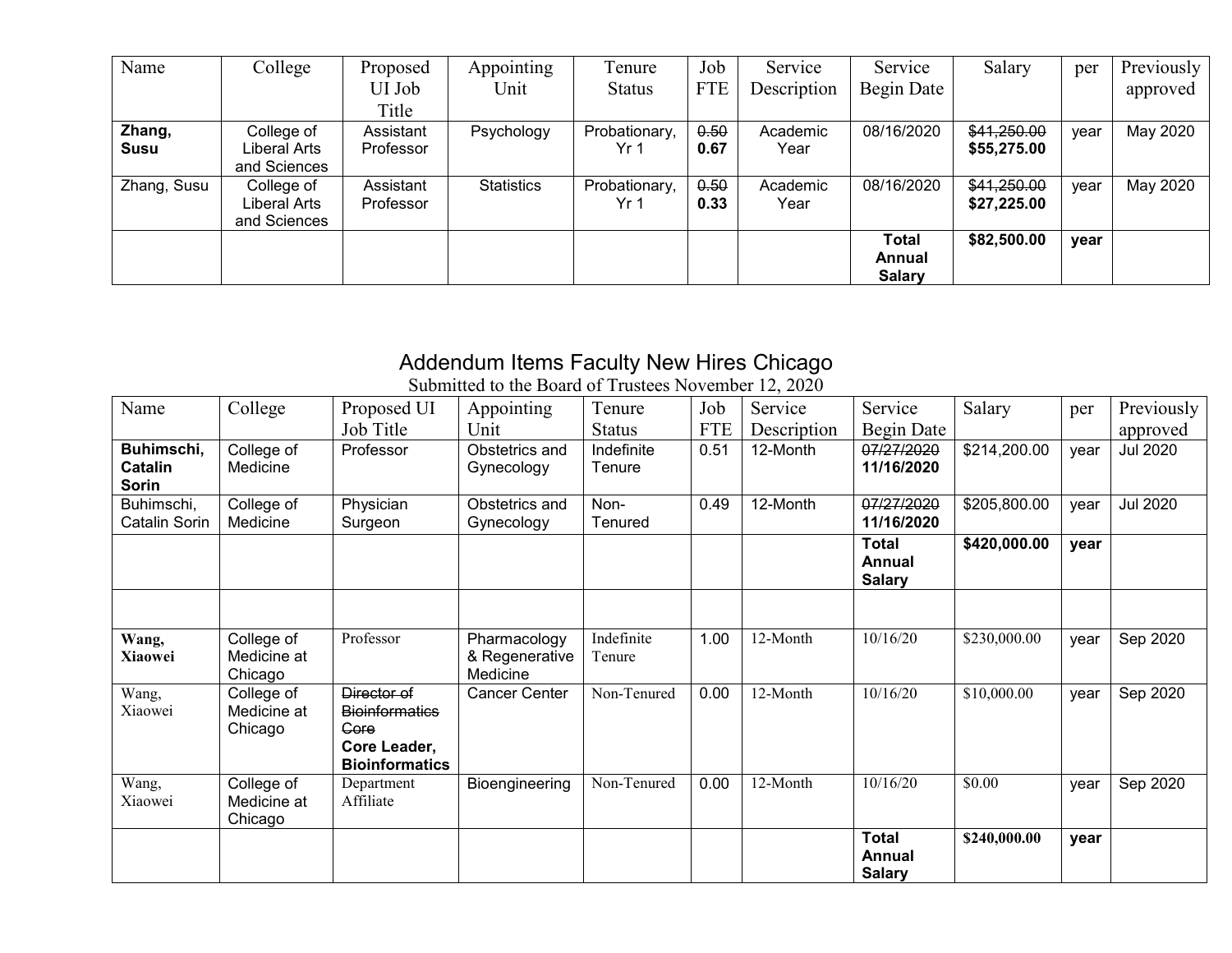# Addendum Item Administrative Professional New Hires System Offices

| Name                     | College                | Proposed<br>UI Job<br>Title | Appointing<br>Unit | l enure<br><b>Status</b> | Job<br><b>FTE</b> | Service<br>Description | Service<br>Begin Date | Salary       | per  | Previously<br>approved |
|--------------------------|------------------------|-----------------------------|--------------------|--------------------------|-------------------|------------------------|-----------------------|--------------|------|------------------------|
| Melchiorre,<br>Geri Anne | ⊺reasurv<br>Dperations | Senior<br><b>Director</b>   | Investments        | N/A                      | 1.00<br>0.80      | <sup>1</sup> 2-Month   | 08/16/2020            | \$126,000.00 | vear | <b>Jul 2020</b>        |

Submitted to the Board of Trustees November 12, 2020

### Addendum Item Notices of Nonreappointment Urbana Offices

| Name      | Job Title                             | Appointing Unit   Service Begin |            | Previously |
|-----------|---------------------------------------|---------------------------------|------------|------------|
|           |                                       |                                 | Date       | approved   |
| Franklin, | POLICY COOPD<br><del>rvuu voonv</del> | School of Social                | 06/30/2021 | Sep 2020   |
| Christine |                                       | Work                            |            |            |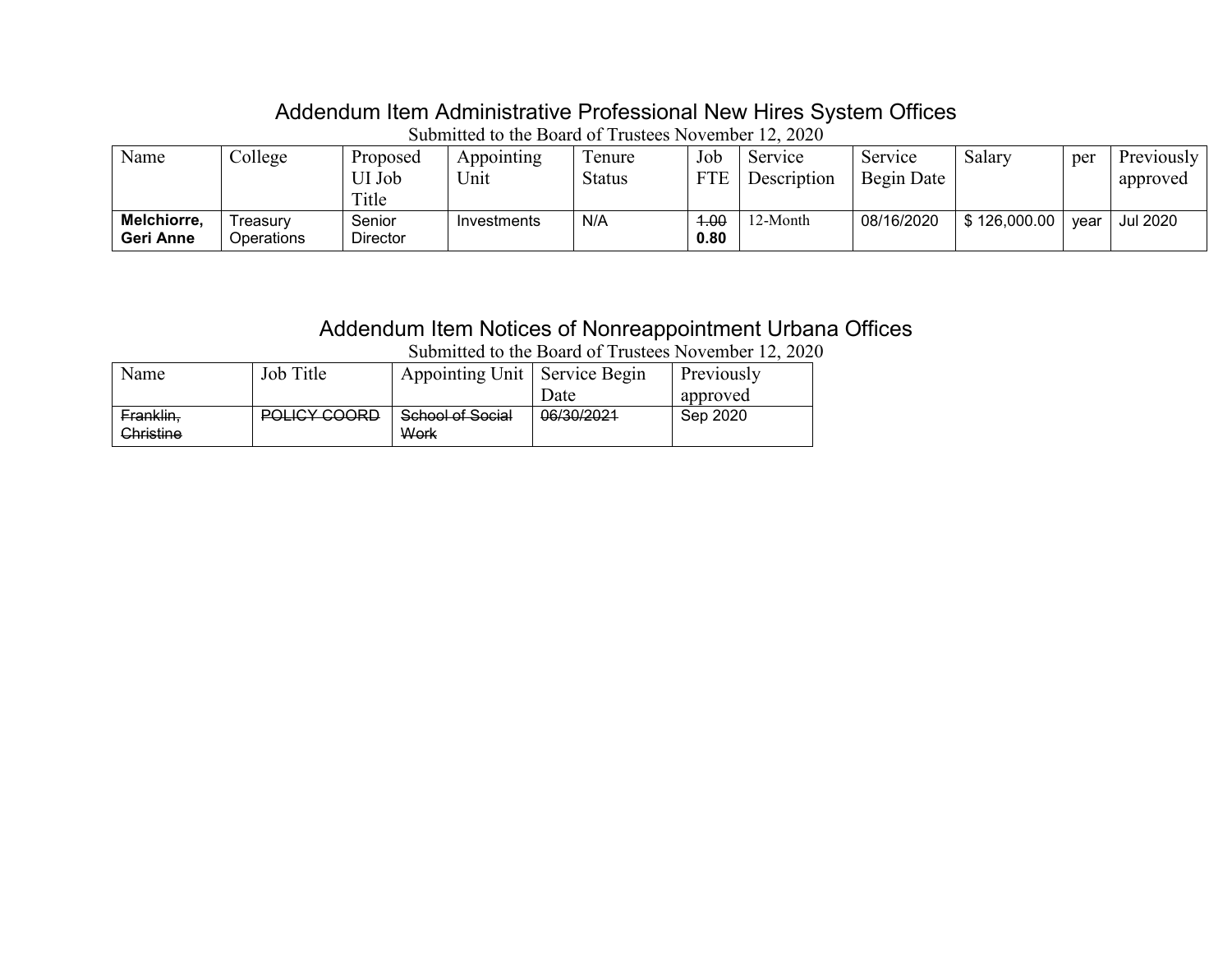#### Race, Ethnicity, and Gender Summary Faculty New Appointments

BOT FY21 Summary Faculty New Appointments June 1 to August 31, 2020; August 16, 2020 to September 30, 2020 (Pending Board Approval)

| Race, Ethnicity<br>and Gender           | <b>UIC</b><br>(AS) | <b>UIC</b><br>(ON) | UIC to<br>date | <b>UIS</b><br>(AS) | <b>UIS</b><br>(ON) | UIS to<br>date | <b>UIUC</b><br>(AS) | <b>UIUC</b><br>(ON) | UIUC to<br>date | UA<br>(AS) | UA<br>(ON) | UA to<br>date | Grand<br>Total to<br>Date | Percent<br>of Total |
|-----------------------------------------|--------------------|--------------------|----------------|--------------------|--------------------|----------------|---------------------|---------------------|-----------------|------------|------------|---------------|---------------------------|---------------------|
| American Indian<br>or Alaskan<br>Native |                    |                    |                |                    |                    |                |                     |                     |                 |            |            |               | $\Omega$                  | 0.0%                |
| Asian or Pacific<br>Islanders           | 18                 | 13                 | 41             | $\overline{2}$     | $\mathbf{1}$       | 4              | 6                   | 5                   | 24              |            |            |               | 69                        | 28.2                |
| <b>Black or African</b><br>American     | $\overline{2}$     | $\overline{2}$     | $\overline{7}$ | $\mathbf{1}$       |                    | $\overline{2}$ | $\overline{2}$      |                     | 5               |            |            |               | 14                        | 5.7%                |
| Hispanic or<br>Mexican                  | $\overline{2}$     | 4                  | 12             |                    | $\mathbf{1}$       | $\mathbf{1}$   |                     | $\overline{2}$      | 14              |            |            |               | 27                        | 11.0%               |
| White                                   | 24                 | 12                 | 58             | 3                  | 1                  | 6              | 16                  | 20                  | 68              |            |            |               | 132                       | 53.9%               |
| Unknown                                 |                    |                    |                |                    |                    |                |                     |                     |                 |            |            |               | $\mathbf{0}$              | $0.0\%$             |
| Two or More<br>Races                    | $\mathbf{1}$       | 1                  | $\mathcal{L}$  |                    |                    |                | $\mathbf{1}$        |                     | $\mathbf{1}$    |            |            |               | 3                         | 1.2%                |
| Male                                    | 24                 | 10                 | 52             | 4                  |                    | $\overline{7}$ | 14                  | 12                  | 57              |            |            |               | 116                       | 47.3%               |
| Female                                  | 23                 | 22                 | 68             | $\overline{2}$     | $\overline{2}$     | 6              | 11                  | 15                  | 55              |            |            |               | 129                       | 52.7%               |

Chicago: 52 - Male, 68 - Female; 0 - American Indian or Alaskan Native, 41 - Asian or Pacific Islanders, 7 - Black or African American,12 - Hispanic -Mexican, 58 - White, 2 - Two or More Races

Springfield: 7 - Male, 6 - Female; 0 - American Indian or Alaskan Native, 4 - Asian or Pacific Islanders, 2 - Black or African American, 1 - Hispanic -Mexican, 6 - White, 0 - Two or More Races

Urbana-Champaign: 57 - Male, 55 - Female; 0 - American Indian or Alaskan Native, 24 - Asian or Pacific Islanders, 5 - Black or African American, 14 - Hispanic-Mexican, 68 - White, 1 - Two or More Races

University Administration: 0 - Male, 0 - Female; 0 - American Indian or Alaskan Native, 0 - Asian or Pacific Islanders, 0 - Black or African American, 0 - Hispanic-Mexican, 0 - White, 0 - Two or More Races

These appointments commence pursuant with Board approvals at the November 12, 2020, Board of Trustees meeting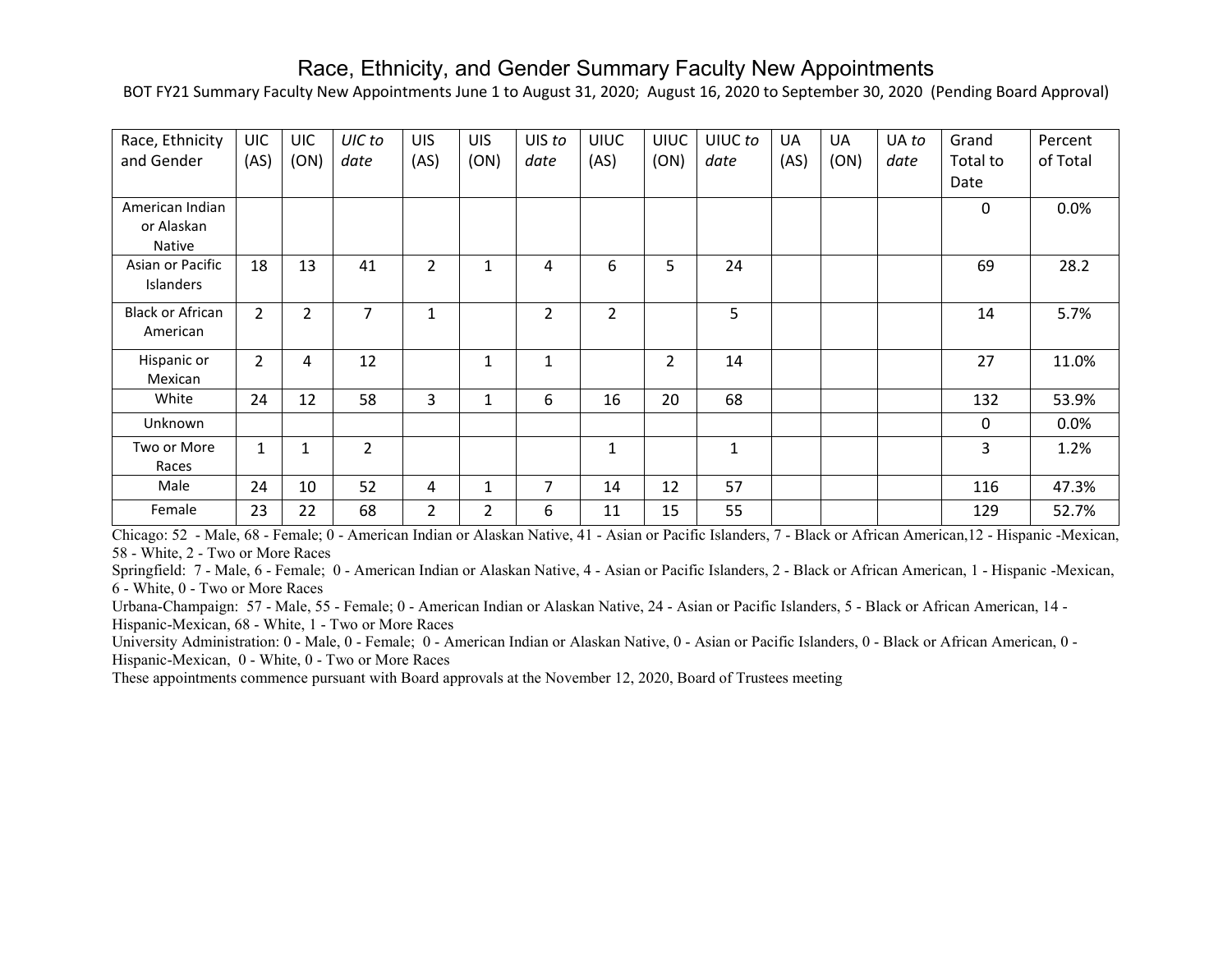#### Race, Ethnicity, and Gender Summary Faculty Resignations

BOT FY21 Summary Faculty Resignations June 1, to August 15, 2020; August 16, to September 30, 2020 (Pending Board approval)

| Race, Ethnicity         | <b>UIC</b>     | <b>UIC</b>   | UIC to         | <b>UIS</b>     | <b>UIS</b> | UIS to       | <b>UIUC</b>  | <b>UIUC</b>    | UIUC to        | UA   | UA   | UA to | Grand        | Percent  |
|-------------------------|----------------|--------------|----------------|----------------|------------|--------------|--------------|----------------|----------------|------|------|-------|--------------|----------|
| and Gender              | (AS)           | (ON)         | date           | (AS)           | (ON)       | date         | (AS)         | (ON)           | date           | (AS) | (ON) | date  | Total to     | of Total |
|                         |                |              |                |                |            |              |              |                |                |      |      |       | Date         |          |
| American Indian         |                |              |                |                |            |              |              |                |                |      |      |       | $\mathbf{0}$ | 0.0%     |
| or Alaskan              |                |              |                |                |            |              |              |                |                |      |      |       |              |          |
| Native                  |                |              |                |                |            |              |              |                |                |      |      |       |              |          |
| Asian or Pacific        | 28             | $\mathbf{1}$ | 31             |                |            |              | 4            | $\overline{2}$ | 6              |      |      |       | 37           | 29.1%    |
| <b>Islanders</b>        |                |              |                |                |            |              |              |                |                |      |      |       |              |          |
| <b>Black or African</b> | 3              | $\mathbf{1}$ | 4              | $\mathbf{1}$   |            | $\mathbf{1}$ | $\mathbf{1}$ |                | 1              |      |      |       | 6            | 4.7%     |
| American                |                |              |                |                |            |              |              |                |                |      |      |       |              |          |
| Hispanic or             | $\overline{7}$ | $\mathbf{1}$ | 9              |                |            |              | $\mathbf{1}$ |                | $\mathbf{1}$   |      |      |       | 10           | 7.9%     |
| Mexican                 |                |              |                |                |            |              |              |                |                |      |      |       |              |          |
| White                   | 30             | 10           | 42             | 5              |            | 7            | 16           | 5              | 21             |      |      |       | 70           | 55.1%    |
| Unknown                 |                |              |                |                |            |              |              |                |                |      |      |       | $\mathbf 0$  | 0.0%     |
| Two or More             | $\overline{2}$ |              | $\overline{2}$ |                |            |              | 1            | $\mathbf{1}$   | $\overline{2}$ |      |      |       | 4            | 3.1%     |
| Races                   |                |              |                |                |            |              |              |                |                |      |      |       |              |          |
| Male                    | 33             | 7            | 42             | 3              |            | 4            | 14           | 5              | 19             |      |      |       | 65           | 51.2%    |
| Female                  | 37             | 6            | 46             | $\overline{3}$ |            | 4            | 9            | 3              | 12             |      |      |       | 62           | 48.8%    |

Chicago: 42 - Male, 46 - Female; 0 - American Indian or Alaskan Native, 31 - Asian or Pacific Islanders, 4 - Black or African American, 9 - Hispanic-Mexican, 42 - White, 2 - Two or More Races

Springfield: 4 - Male, 4 - Female; 0 - American Indian or Alaskan Native, 0 - Asian or Pacific Islanders, 1 - Black or African American, 0 - Hispanic -Mexican, 7 - White, 0 - Two or More Races

Urbana-Champaign: 19 - Male, 12 - Female; 0 - American Indian or Alaskan Native, 6 - Asian or Pacific Islanders, 1 - Black or African American, 1 - Hispanic-Mexican, 21 - White, 2 - Two or More Races

University Administration: - Male, 0 - Female; 0 - American Indian or Alaskan Native, 0 - Asian or Pacific Islanders, 0 - Black or African American, 0 - Hispanic-Mexican, 0 - White, 0 - Two or More Races

These appointments commence pursuant with Board approvals at the November 12, 2020, Board of Trustees meeting.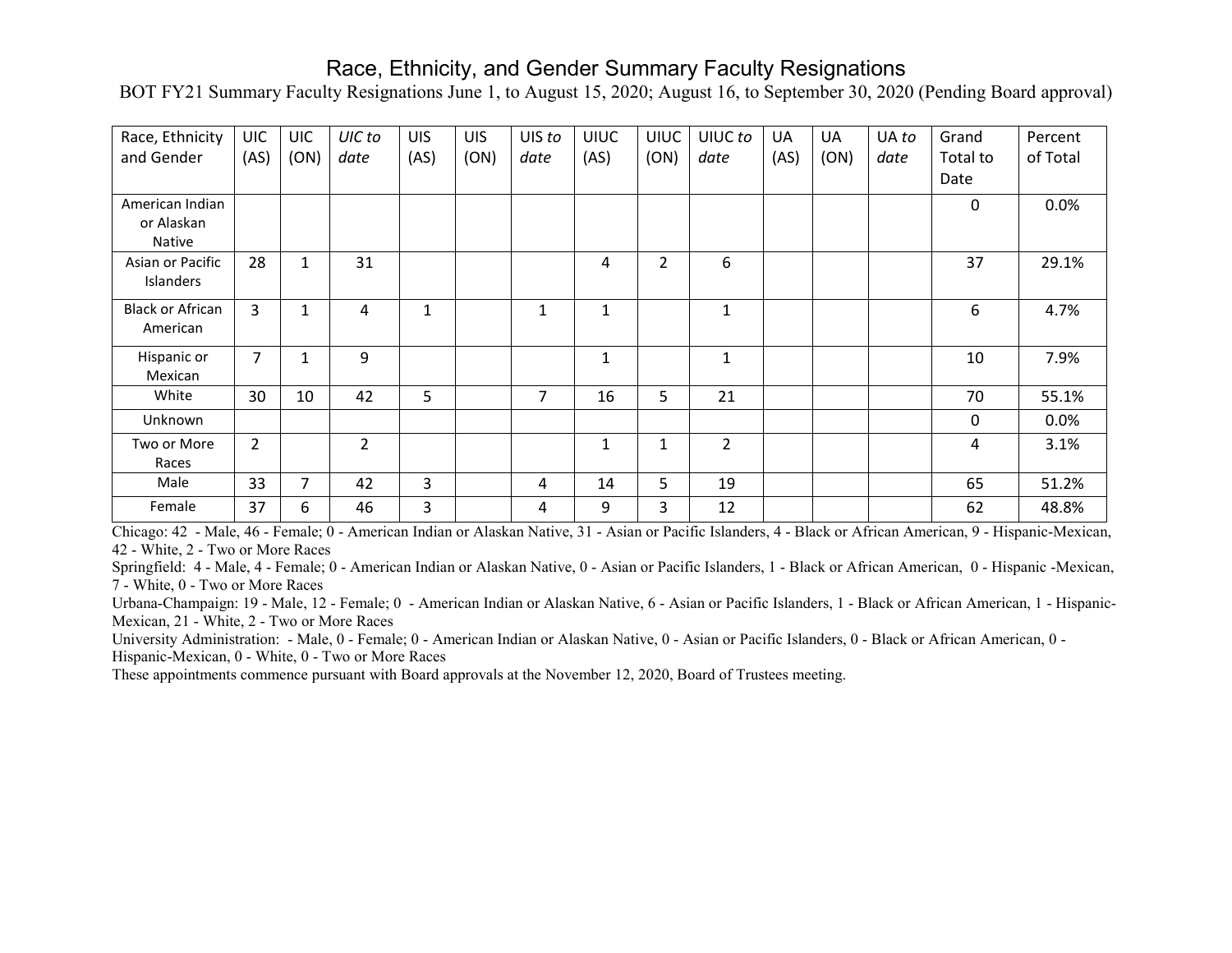### Race, Ethnicity, and Gender Summary Administrative Professional New Appointments

BOT FY 21 Summary Administrative and Professional New Appointments June 1 to August 15, 2020; August 16, to September 30, 2020 (Pending Board approval)

| Race, Ethnicity         | <b>UIC</b>   | <b>UIC</b> | UIC to | <b>UIS</b>   | <b>UIS</b> | UIS to       | <b>UIUC</b> | <b>UIUC</b>  | UIUC to        | UA             | UA             | UA to          | Grand        | Percent  |
|-------------------------|--------------|------------|--------|--------------|------------|--------------|-------------|--------------|----------------|----------------|----------------|----------------|--------------|----------|
| and Gender              | (AS)         | (ON)       | date   | (AS)         | (ON)       | date         | (AS)        | (ON)         | date           | (AS)           | (ON)           | date           | Total to     | of Total |
|                         |              |            |        |              |            |              |             |              |                |                |                |                | Date         |          |
| American Indian         |              |            |        |              |            |              |             |              |                |                |                |                | 0            | 0.0%     |
| or Alaskan              |              |            |        |              |            |              |             |              |                |                |                |                |              |          |
| <b>Native</b>           |              |            |        |              |            |              |             |              |                |                |                |                |              |          |
| Asian or Pacific        | 10           | 3          | 19     | $\mathbf{1}$ |            | 1            | 5           | 4            | 15             | $\mathbf{1}$   |                | $\overline{2}$ | 37           | 12.7%    |
| Islanders               |              |            |        |              |            |              |             |              |                |                |                |                |              |          |
| <b>Black or African</b> | 9            | 7          | 22     |              |            | 1            | 6           | 3            | 16             | 1              | 1              | 3              | 41           | 14.1%    |
| American                |              |            |        |              |            |              |             |              |                |                |                |                |              |          |
| Hispanic or             | 8            | 6          | 18     |              |            |              | 3           | 8            | 13             |                |                |                | 31           | 10.7%    |
| Mexican                 |              |            |        |              |            |              |             |              |                |                |                |                |              |          |
| White                   | 21           | 16         | 55     | 5            |            | 5            | 40          | 29           | 104            | $\overline{2}$ | 1              | 6              | 170          | 58.4%    |
| Unknown                 |              |            |        |              |            |              |             |              |                |                |                |                | $\mathbf{0}$ | 0.0%     |
| Two or More             | $\mathbf{1}$ |            | 3      | $\mathbf{1}$ |            | $\mathbf{1}$ | 6           | $\mathbf{1}$ | $\overline{7}$ | $\mathbf{1}$   |                | 1              | 12           | 4.1%     |
| Races                   |              |            |        |              |            |              |             |              |                |                |                |                |              |          |
| Male                    | 11           | 10         | 37     | 4            |            | 4            | 26          | 19           | 62             | $\mathbf{1}$   | $\overline{2}$ | 5              | 108          | 37.1%    |
| Female                  | 38           | 22         | 80     | 3            |            | 4            | 34          | 36           | 93             | 4              |                | 6              | 183          | 62.9%    |

Chicago: 37 - Male, 80 - Female; - American Indian or Alaskan Native, 19 - Asian or Pacific Islanders, 22 - Black or African American, 18 - Hispanic-Mexican, 55 - White, 3 - Two or More Races

Springfield: 4 - Male, 4 - Female; 0 - American Indian or Alaskan Native, 1 - Asian or Pacific Islanders, 1- Black or African American, 0 - Hispanic -Mexican, 5 - White, 1 - Two or More Races

Urbana-Champaign: 62 - Male, 93 - Female; 0 - American Indian or Alaskan Native, 15 - Asian or Pacific Islanders, 16 - Black or African American, 13 - Hispanic-Mexican, 104 - White, 7 - Two or More Races

University Administration: 5 - Male, 6 - Female; 0 - American Indian or Alaskan Native, 2 - Asian or Pacific Islanders, 2 - Black or African American, 0 - Hispanic-Mexican, 6 - White, 1 - Two or More Races

These appointments commence pursuant with Board approvals at the November 12, 2020, Board of Trustees meeting.